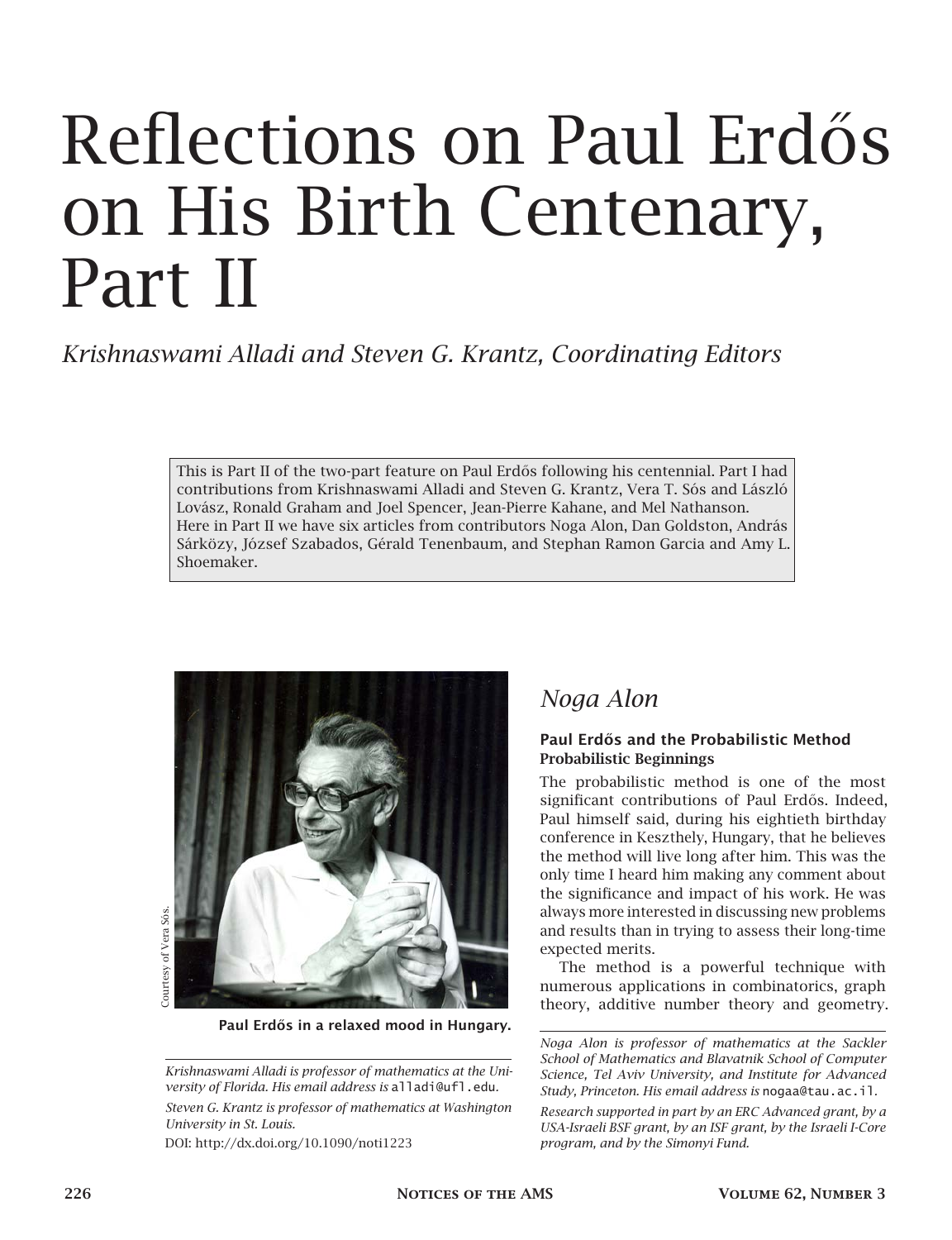The basic idea is very simple: Trying to prove that a structure with certain desired properties exists, one defines an appropriate probability space of structures and then shows that the desired properties hold in this space with positive probability. The amazing fact is that this simple reasoning can lead to highly nontrivial results. The results and tools are far too numerous to cover in a few pages, and my aim here is to give only a glimpse of the topic by describing a few examples of questions and results that illustrate the method. All of these have been initiated by Erdős, motivated by his questions and results. The fact that there is still intensive ongoing work illustrates the influence and long-term impact of his work. More material on the subject can be found in the books [6], [8], [23], [26].

#### Ramsey Numbers

Ramsey theory is the study of the general phenomenon that every large structure, even if it looks totally chaotic, must contain a rather large well-organized substructure. This holds for many types of structures (though there are exceptions) and yields interesting applications in several mathematical areas. A detailed treatment of the subject can be found in [21].

Although several Ramsey-type theorems appeared earlier, the origin of Ramsey theory is usually credited to Frank Plumpton Ramsey, who proved in 1930 the fundamental theorem that edge colorings of finite or infinite graphs or hypergraphs satisfy such a theorem. The statement for finite graphs is as follows.

Let  $H_1, H_2, \ldots, H_k$  be *k* finite, undirected, simple graphs. Then there is a finite number *r* such that in every edge coloring of the complete graph on *r* vertices by *k* colors, there is a monochromatic copy of  $H_i$  in color *i* for some  $1 \le i \le k$ . The smallest integer  $r$  that satisfies this property is called the (multicolor) *Ramsey number* of  $H_1, \ldots, H_k$  and is denoted by  $r(H_1, H_2, \ldots, H_k)$ .

The determination or estimation of these numbers is usually a very difficult problem, one which fascinated Erdős since the '30s. When each graph *H*<sub>*i*</sub> is a complete graph  $K_t$  with  $t > 2$  vertices, the only values that are known precisely are those of  $r(K_3, K_m)$  for  $m \leq 9$ ,  $r(K_4, K_4)$ ,  $r(K_4, K_5)$ , and  $r(K_3, K_3, K_3)$ . The determination of the asymptotic behavior of Ramsey numbers up to a constant factor is also a very hard problem, and despite a lot of effort by various researchers there are only a few infinite families of graphs for which this behavior is known.

In one of the first applications of the probabilistic method in combinatorics, Erdős [12] proved that, if  $\binom{n}{k} 2^{1-\binom{k}{2}} < 1$ , then  $R(K_k, K_k) > n$ ; that is, there

exists a 2-coloring of the edges of the complete graph on *n* vertices containing no monochromatic clique of size *k*. This implies that  $R(K_k, K_k) > 2^{k/2}$ for all  $k \geq 3$ . The proof is extremely short: the probability that a random two-edge coloring of *K<sup>n</sup>* contains a monochromatic copy of  $K_k$  is at most  ${n \choose k} 2^{1-{k \choose 2}} < 1$ , and hence there is a coloring with the required property.

It is worth noting that, although this argument seems trivial today, it was far from being obvious when published in 1947. In fact, several prominent researchers believed, before the publication of this short paper, that  $R(K_k, K_k)$  may well be bounded by a polynomial in *k*. In particular, Paul Turán writes in [28] that he had conjectured for a while that  $R(K_k, K_k)$  is roughly  $k^2$  and that Erdős's result showing that this quantity behaves very differently than expected came to him as a big surprise.

My own first meeting with Paul Erdős took place when I was finishing high school in the early '70s in Haifa, Israel. Paul had a special visiting position at the Technion, and I met him during one of his visits. A few months before that I had read his probabilistic lower bound for the Ramsey numbers  $R(K_k, K_k)$ , formulated as a counting argument without any mention of probability, and noticed that the argument could be used to provide several similar results. I (proudly) told Erdős about my observations, and he encouraged me to keep thinking about these problems and gave me a book *The Art of Counting* [15], which had just been published at that time. This book contains selected publications of Erdős and is the first serious mathematical book I ever read. Reading it, and taking notes of much of its content, I quickly realized that it contained far more sophisticated extensions of the basic probabilistic lower bound proof of Erdős than the ones I observed. Paul, who surely knew well this fact, chose to suggest that I read the book and keep thinking about these problems, realizing that this is more stimulating than quickly pointing out the relevant references. Indeed, he always felt that young people interested in mathematics should be encouraged, and I am convinced that this approach was fruitful in many cases as it was in mine.

Returning to the asymptotics of Ramsey numbers, a particularly interesting example of an infinite family for which the behavior of the Ramsey number is known is the following result of Kim and of Ajtai, Komlós and Szemerédi.

Theorem 1 ([25], [1]). *There are two absolute positive constants c*1*, c*<sup>2</sup> *such that*

$$
c_1 m^2/\log m \le r(K_3, K_m) \le c_2 m^2/\log m
$$

*for all m >* 1*.*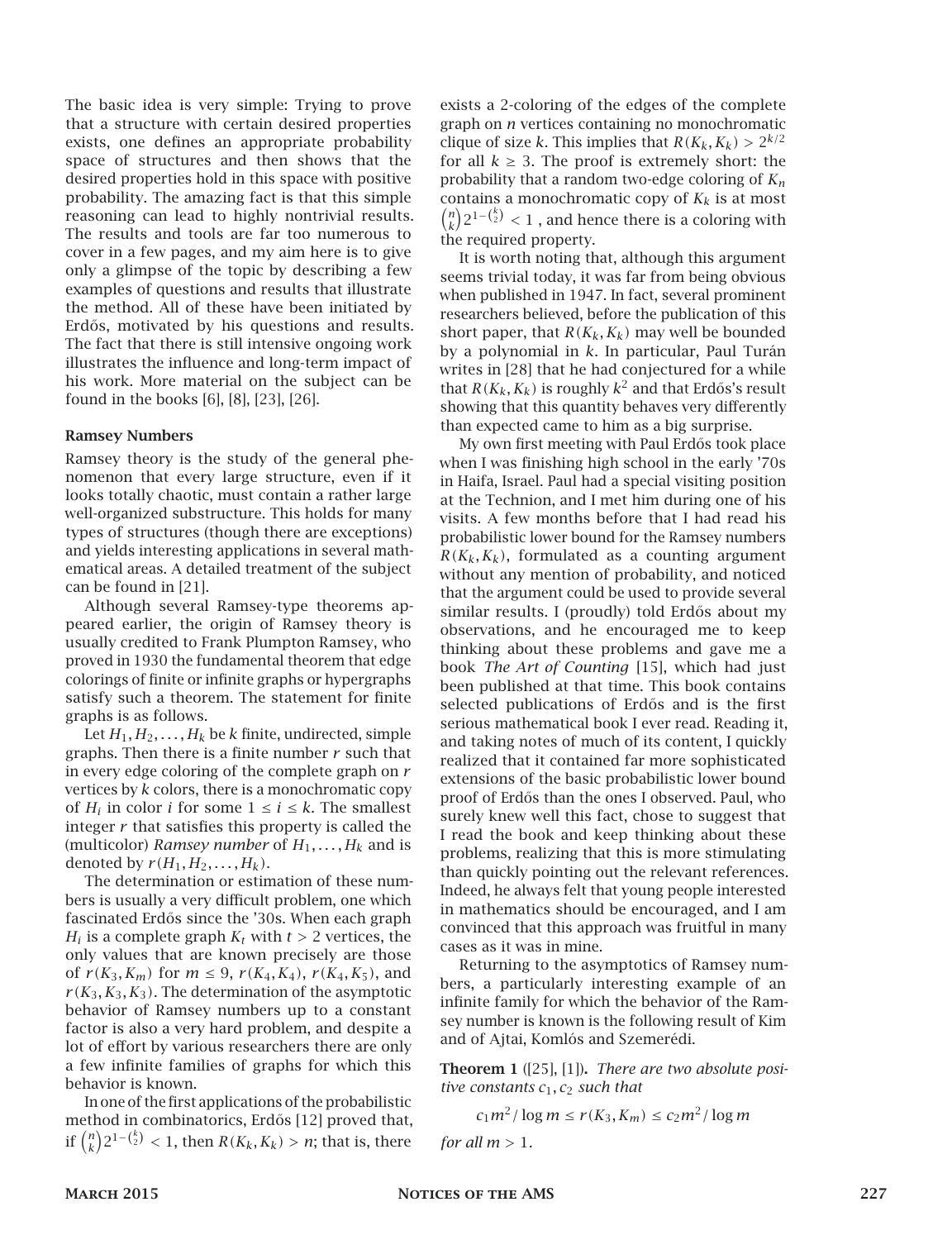The upper bound, proved in [1], is probabilistic and applies a certain random greedy algorithm. There are several subsequent proofs, all based on probabilistic arguments. The lower bound is proved by a "semi-random" construction whose detailed analysis is subtle, relying on several large deviation inequalities. An alternative way of establishing the lower bound, which provides a better constant, appears in two recent papers, [20] and [7], that analyze the so-called "triangle-free process" suggested by Bollobás and Erdős. In this process one starts with a graph on *n* vertices with no edges and keeps adding uniformly chosen random edges among those that do not create a triangle. At the end, all these chosen edges are colored red and the nonchosen edges are colored blue. Clearly the resulting coloring contains no red triangle, and a careful analysis shows that with high probability there is no blue clique *K<sup>m</sup>* for an appropriate choice of the initial size *n*.

It is worth noting that the question of obtaining a superlinear lower bound for  $r(K_3, K_m)$  was mentioned already in [12], and Erdős established in [13], by an elegant probabilistic construction, an  $\Omega(m^2/\log^2 m)$  lower bound.

Even less is known about the asymptotic behavior of multicolor Ramsey numbers, that is, Ramsey numbers with at least three colors. The asymptotic behavior of  $r(K_3, K_3, K_m)$ , for example, has been very poorly understood for quite some time, and Erdős and Sós conjectured in 1979 (cf., e.g., [10]) that

$$
\lim_{m\to\infty}\frac{r(K_3,K_3,K_m)}{r(K_3,K_m)}=\infty.
$$

This has been proved in [5], where it is shown that in fact  $r(K_3, K_3, K_m)$  is equal, up to logarithmic factors, to *m*<sup>3</sup> . A more complicated, related result proved in [5] that supplies the asymptotic behavior of infinitely many families of Ramsey numbers up to a constant factor is the following.

**Theorem 2.** *For every*  $t > 1$  *and*  $s \ge (t - 1)! + 1$ *there are two positive constants c*1*, c*<sup>2</sup> *such that, for every*  $m > 1$ ,

$$
c_1 \frac{m^t}{\log^t m} \le r(K_{t,s}, K_{t,s}, K_{t,s}, K_m) \le c_2 \frac{m^t}{\log^t m},
$$

*where Kt,s is the complete bipartite graph with t vertices in one color class and s vertices in the other.*

The proof of the lower bound is probabilistic: each of the first three color classes is a randomly shifted copy of an appropriate  $K_{t,s}$ -free graph that contains a relatively small number of large independent sets, as shown by combining spectral techniques with character sum estimates.

#### Sum-Free Subsets

A set *A* of integers is called *sum-free* if there is no solution to the equation  $a + b = c$  with  $a, b, c \in A$ . Erdős [14] showed that any set *A* of *n* positive integers contains a sum-free subset of size at least *n/*3. The proof is a short and simple, yet intriguing, application of the probabilistic method. It proceeds by choosing a uniform random  $x$  in  $(0, 1)$  and by observing that the set of all elements  $a \in A$ satisfying  $ax \mod 1 \in (1/3, 2/3)$  is sum-free and its expected size is *n/*3.

In [3] the authors showed that a similar proof gives a lower bound of  $(n + 1)/3$ . Bourgain [9] has further improved this estimate to  $(n + 2)/3$ . For quite some time it was not clear whether or not the constant 1*/*3 could be replaced by a larger constant, until Eberhard, Green, and Manners proved in [11] that the constant 1*/*3 is tight. Their proof is a sophisticated argument that contains a crucial probabilistic ingredient. The problem of deciding whether or not every set of *n* nonzero integers contains a sum-free subset of cardinality at least  $n/3 + w(n)$ , where  $w(n)$  tends to infinity with *n*, remains open. It will be extremely surprising if there is no such  $w(n)$ .

#### List Coloring and Euclidean Ramsey Theory

The *list chromatic number* (or *choice number*)  $\chi$ <sup></sup><sup></sup> $\chi$ <sup></sup><sup> $\chi$ </sup><sup></sup> $\chi$ <sup> $\chi$ </sup> of a graph  $G = (V, E)$  is the minimum integer *s* such that for every assignment of a list of *s* colors to each vertex *v* of *G*, there is a proper vertex coloring of *G* in which the color of each vertex is in its list. This notion was introduced independently by Vizing in [29] and by Erdős, Rubin, and Taylor in [19]. In both papers the authors realized that this is a variant of usual coloring that exhibits several new interesting properties and that in general  $\chi$ <sup></sup></sup> $(G)$ , which is always at least as large as the chromatic number of *G*, may be arbitrarily large even for graphs *G* of chromatic number 2.

For about ten years after the initial papers of Vizing and of Erd˝os, Rubin, and Taylor there was essentially no work on list coloring. Starting in the late '80s, the topic, motivated to a great extent by the many problems raised by Erdős and his collaborators in [19], received a considerable amount of attention. Paul Erdős himself told me in the early '90s that, when they wrote their paper, he thought that the topic was not very exciting and was pleasantly surprised to see that it eventually stimulated so much activity. I view this as a sign showing that Paul was essentially unable to ask any noninteresting questions. When he asked a question, even if at first sight it seemed artificial or nonappealing (even to Paul himself!), almost always it eventually turned out to be interesting.

It is natural to extend the notion of list coloring to hypergraphs. A hypergraph *H* is an ordered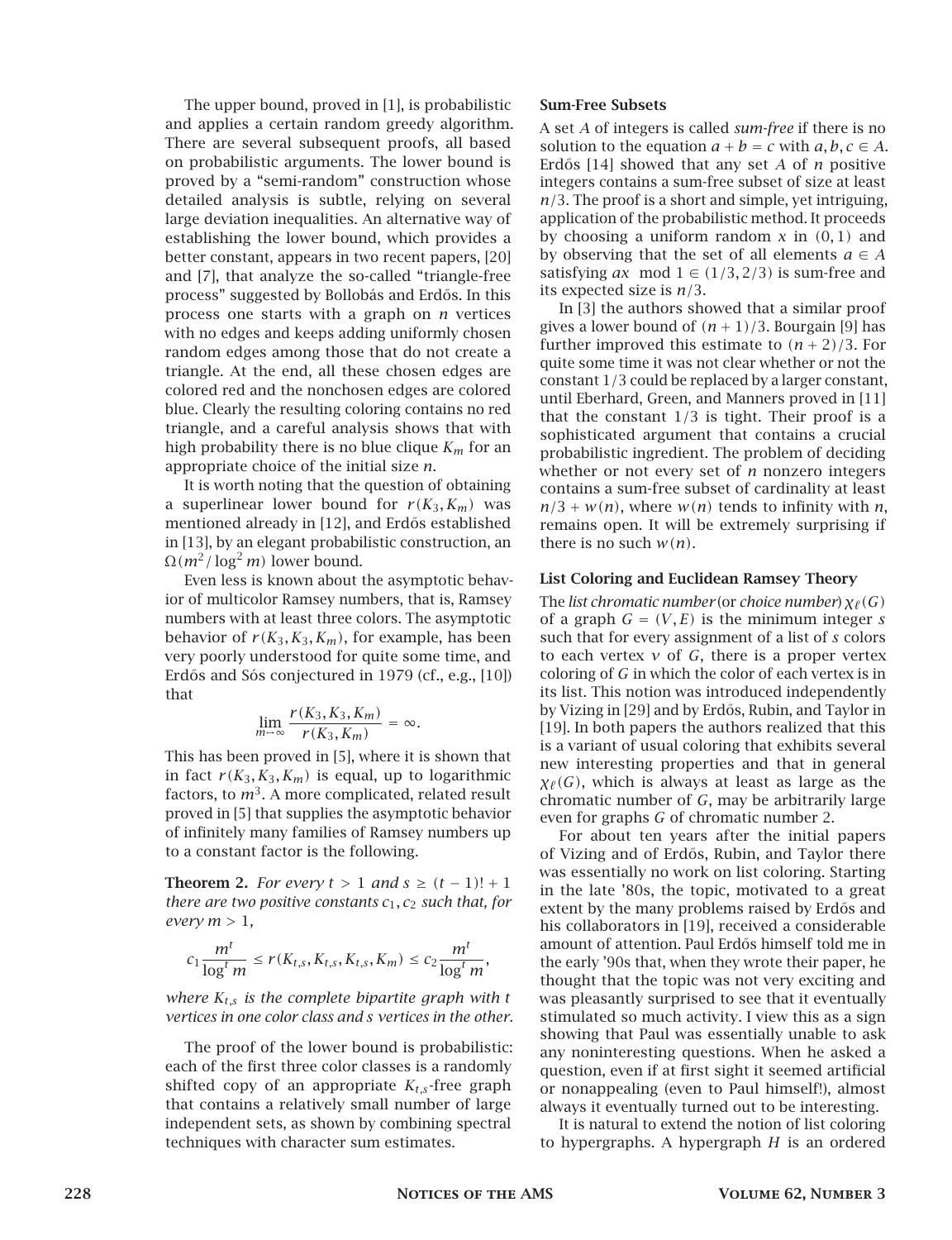pair *(V, E)*, where *V* is a set of vertices and *E* is a collection of subsets of *V*, called edges. It is *r* -uniform if every edge contains exactly *r* vertices. Thus graphs are 2-uniform hypergraphs. The list chromatic number  $\chi$ <sup></sup><sup> $\ell$ </sup> (*H*) of a hypergraph *H* is the minimum integer *s* such that, for every assignment of a list of *s* colors to each vertex of *H*, there is a vertex coloring of *H* assigning to each vertex a color from its list, with no monochromatic edges.

An intriguing property of list coloring of graphs which is not shared by ordinary vertex coloring is the fact that the list chromatic number of any (simple) graph with a large average degree is large. Indeed, it is shown in [2] that the list chromatic number of any graph with average degree *d* is at least <sup>Ω</sup>*(*log *d)*. For *<sup>r</sup>* <sup>≥</sup> 3, simple examples show that there is no nontrivial lower bound on the list chromatic number of an *r* -uniform hypergraph in terms of its average degree. However, such a result does hold for simple hypergraphs. Recall that a hypergraph is *simple* if every two of its distinct edges share at most one vertex. The following result is proved in [4].

**Theorem 3.** *For every fixed*  $r \geq 2$  *and*  $s \geq 2$ *, there is a*  $d = d(r, s)$  *such that the list chromatic number of any simple r -uniform hypergraph with n vertices and at least nd edges is greater than s.*

A similar result for the special case of *d*-regular 3-uniform simple hypergraphs has been obtained independently in [22]. A subsequent proof with a much better upper estimate for *d(r, s)* appears in a recent paper of Saxton and Thomason [27].

The proof of the theorem is probabilistic. For the simpler case of graphs it shows that if  $G = (V, E)$ is a graph with average degree  $d > 10<sup>s</sup>$ , then when we assign to each vertex of *G* a randomly chosen list consisting of *s* colors among the colors  $\{1, 2, \ldots, 2s - 1\}$ , then with high probability there is no proper coloring of *G* assigning to each vertex a color from its list. The precise argument requires some work, and the result suggests an interesting algorithmic question: given a graph  $G = (V, E)$  with minimum degree  $d > 10<sup>s</sup>$ , can we find, deterministically and efficiently, lists of size *s* for each  $v \in V$  so that there is no proper coloring of *G* assigning to each vertex a color from its list? This problem is open, as is the simpler NP version of it, that is, that of exhibiting lists and providing a certificate that there is no proper coloring using them. Here the lists do not have to be found efficiently, and we require only that one will be able to check the certificate efficiently.

The last theorem has an interesting application in Euclidean Ramsey theory, yet another subject initiated by Erdős and his collaborators. A wellknown problem of Hadwiger and Nelson is that of determining the minimum number of colors

required to color the points of the Euclidean plane so that no two points at distance 1 have the same color. Hadwiger showed in 1945 that seven colors suffice, and Moser and Moser noted in 1961 that three colors do not suffice. These bounds have not been improved despite a considerable amount of effort by various researchers; see [24, pp. 150–152] and the references therein for more on the history of the problem.

A more general problem is considered in [16], [17], [18], where the main question is the investigation of finite point sets *K* in the Euclidean space for which any coloring of a Euclidean space of dimension *d* by *r* colors must contain a monochromatic isometric copy of *K*. There are lots of intriguing conjectures that appear in these papers. One of them asserts that, for any set  $K$  of three points which do not form an equilateral triangle, the minimum number of colors required for coloring the plane with no monochromatic isometric copy of *K* is three. The situation is very different for list coloring. A simple corollary of the theorem above is the following.

Theorem 4 ([4]). *For any finite set X in the Euclidean plane and for any positive integer s, there is an assignment of a list of size s to every point of the plane such that, whenever we color the points of the plane from their lists, there is a monochromatic isometric copy of X.*

The examples described in this brief survey include applications of the probabilistic method of Paul Erdős in graph theory, Ramsey theory, additive number theory, and combinatorial geometry. There have been recent results in the study of each of these examples, while the roots of all of them lie in the work and questions of Paul. There is no doubt that the study and application of probabilistic arguments will keep playing a crucial role in the development of many mathematical areas in the future, providing further evidence for the profound influence of Erdős. The comment he made at his eightieth birthday conference proved to be accurate: the probabilistic method does live and will stay alive long after him.

#### References

- [1] M. Ajtai, J. Komlós, and E. Szemerédi, A note on Ramsey numbers, *J. Combinatorial Theory Ser. A* 29 (1980), 354–360.
- [2] N. Alon, Degrees and choice numbers, *Random Structures and Algorithms* 16 (2000), 364–368.
- [3] N. Alon and D. J. Kleitman, Sum-free subsets, in *A Tribute to Paul Erd˝os* (A. Baker, B. Bollobás, and A. Hajnal, eds.), Cambridge University Press, Cambridge, 1990, pp. 13–26.
- [4] N. ALON and A. V. KOSTOCHKA, Hypergraph list coloring and Euclidean Ramsey Theory, *Random Structures and Algorithms* 39 (2011), 377–390.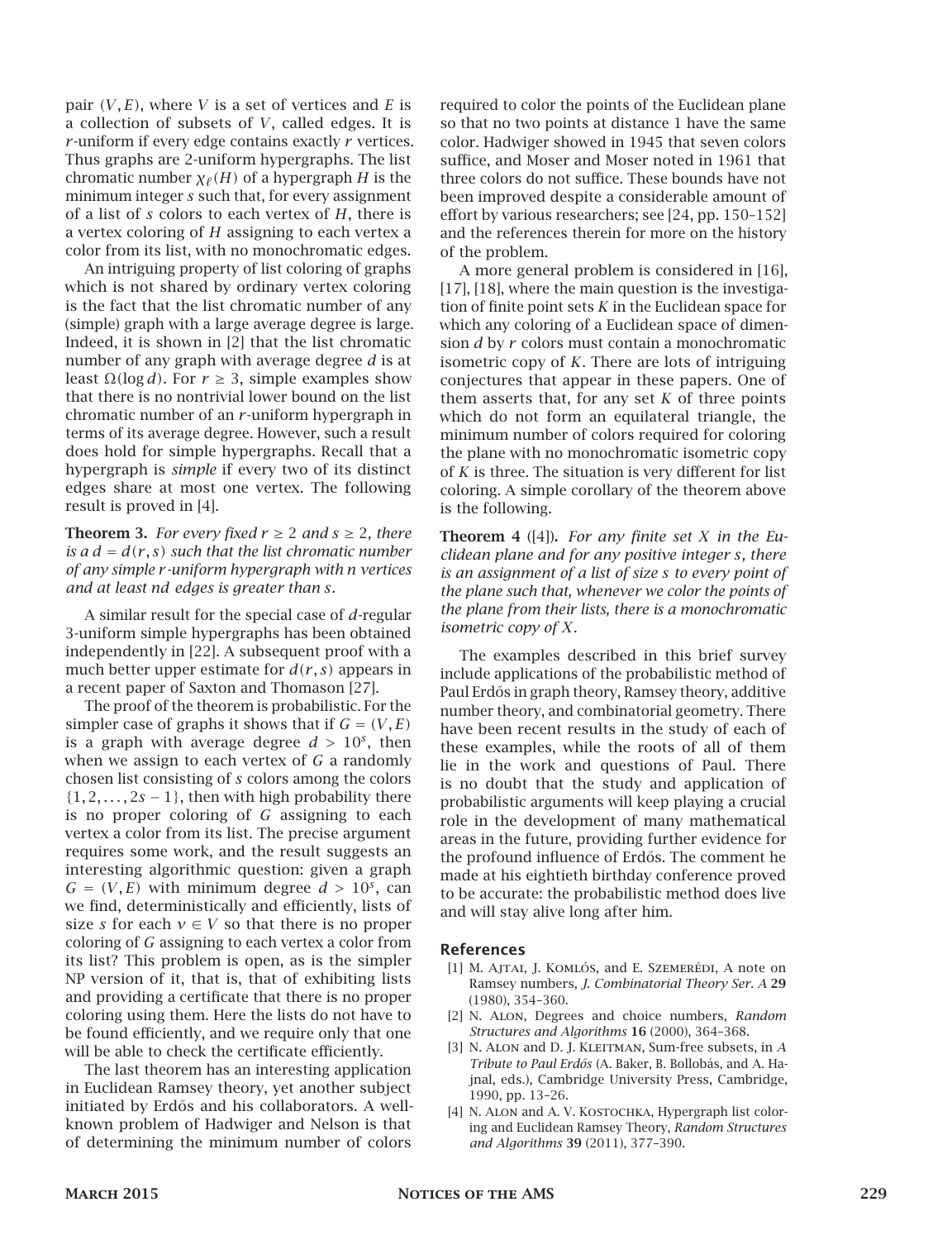- [5] N. ALON and V. RÖDL, Asymptotically tight bounds for some multicolor Ramsey numbers, *Combinatorica* 25 (2005), 125–141.
- [6] N. Alon and J. H. Spencer, *The Probabilistic Method*, Third Edition, Wiley, New York, 2008.
- [7] T. Bohman and P. Keevash, *Dynamic Concentration of the Triangle-Free Process*, CRM Series, 16, Ed. Norm., Pisa, 2013.
- [8] B. Bollobás, *Random Graphs*, Second Edition, Academic Press, London, 2001.
- [9] J. BOURGAIN, Estimates related to sumfree subsets of sets of integers, *Israel J. Math.* 97 (1997), 71–92.
- [10] F. CHUNG and R. L. GRAHAM, *Erdős on Graphs: His Legacy of Unsolved Problems*, A K Peters, Wellesley, MA, 1998.
- [11] S. EBERHARD, B. GREEN, and F. MANNERS, Sets of integers with no large sum-free subset, *Ann. of Math. (2)* 180 (2014), no. 2, 621–652.
- [12] P. ERDŐS, Some remarks on the theory of graphs, *Bulletin of the Amer. Math. Soc.* 53 (1947), 292–294.
- [13] \_\_\_\_\_\_, Graph theory and probability. II, *Canad. J. Math.* 13 (1961), 346–352.
- [14] , Extremal problems in number theory, Proc. Sympos. Pure Math., Vol. VIII Amer. Math. Soc., Providence, RI, 1965, pp. 181–189.
- [15] \_\_\_\_\_\_, *The Art of Counting: Selected Writings*, edited by Joel Spencer and with a dedication by Richard Rado, Mathematicians of Our Time, Vol. 5 The MIT Press, Cambridge, Mass.-London, 1973.
- [16] P. ERDŐS, R. L. GRAHAM, P. MONTGOMERY, B. L. ROTHschild, J. Spencer, and E. G. Straus, Euclidean Ramsey theorems, I. *J. Combinatorial Theory Ser. A* 14 (1973), 341–363.
- [17] \_\_\_\_\_\_\_, Euclidean Ramsey theorems, II, Infinite and finite sets (Colloq., Keszthely, 1973), Vol. I, pp. 529– 557. Colloq. Math. Soc. Janos Bolyai, Vol. 10, North-Holland, Amsterdam, 1975.
- [18] , Euclidean Ramsey theorems, III. Infinite and finite sets (Colloq., Keszthely, 1973), Vol. I, pp. 559– 583. Colloq. Math. Soc. Janos Bolyai, Vol. 10, North-Holland, Amsterdam, 1975.
- [19] P. ERDŐS, A. L. RUBIN, and H. TAYLOR, Choosability in graphs, *Proc. West Coast Conf. on Combinatorics, Graph Theory and Computing*, Congressus Numerantium, XXVI, Utilitas Math., Winnipeg, Man., 1980, 125–157.
- [20] G. Fiz Pontiveros, S. Griffiths, and R. Morris, *The triangle-free process and R(*3*, k)*, arXiv:1302.6279, 2013.
- [21] R. L. GRAHAM, B. L. ROTHSCHILD, and J. H. SPENCER, *Ramsey Theory*, Second Edition, Wiley, New York, 1990.
- [22] P. E. HAXELL and J. VERSTRAETE, List coloring hypergraphs, *Electron. J. Combin.* 17 (2010), no. 1, Research Paper 129, 12 pp.
- [23] S. JANSON, T. ŁUCZAK, and A. RUCIŃSKI, *Random Graphs*, Wiley, New York, 2000.
- [24] T. JENSEN and B. TOFT, *Graph Coloring Problems*, John Wiley and Sons Inc., New York, 1995.
- [25] J. H. Kim, The Ramsey number *R(*3*, t)* has order of magnitude *t* <sup>2</sup>*/* log *t*, *Random Structures and Algorithms* 7 (1995), 173–207.
- [26] M. Molloy and B. Reed, *Graph Coloring and the Probabilistic Method*, Springer-Verlag, Berlin, 2001.
- [27] D. Saxton and A. Thomason, *Hypergraph containers*, arXiv:1204.6595v2, 2012.
- [28] P. Turán, *On the theory of graphs*, Colloquium Math. 3 (1954), 19–30.
- [29] V. G. Vizing, Coloring the vertices of a graph in prescribed colors (in Russian), *Diskret. Analiz.* No. 29, Metody Diskret. Anal. v. Teorii Kodov i Shem (1976), 3–10, 101.

# *D. A. Goldston*

#### Erdős's Work on Primes

Prime numbers were an early and abiding interest of Erd˝os throughout his life. The second paper in his collected works [2] from 1932 gave a new proof of Tschebyschef's theorem on bounding the number of primes up to *x*. Many more papers on primes followed over more than sixty years. Of course Erd˝os published on topics in a large subset of mathematics, but from his talks later in life it was clear that the primes held a special attraction for him. In addition to his theorems, Erdős was constantly asking questions about primes and frequently offering money for solutions to his problems. These questions have led to surprising developments and new fields of study. Many remain unsolved, but a surprising number have been solved. In this short survey of some of Erdős's work on primes, I can mention only a selection of his results. I will also include a few of his lesser-known results that have interested me over many years.

#### The Elementary Proof of the Prime Number Theorem

By far the best known of Erdős's contributions to prime numbers is the elementary proof of the Prime Number Theorem (PNT) in 1949. This states, on letting  $\pi(x)$  denote the number of primes  $\leq x$ that

$$
\pi(x) \sim \frac{x}{\log x}, \quad \text{as } x \to \infty.
$$

The PNT was first proved independently by Hadamard and de la Vallée-Poussin in 1896, but this and later proofs all depended on information on the zeros of the Riemann zeta-function *ζ(s)*. It was eventually shown that the PNT follows from the fact that  $\zeta(1 + it) \neq 0$  for all real *t* and conversely that the PNT implies this result. Thus it was argued that no elementary proof could be obtained and if such a proof was found, then possibly this would be a step towards proving the Riemann Hypothesis. It was an electrifying moment in 1949 when an elementary proof was discovered. Much has been written about the circumstances and controversy surrounding how Atle Selberg and Erd˝os obtained their proofs, but putting aside

*D. A. Goldston is professor of mathematics at San José State University. His email address is* daniel.goldston@ sjsu.edu*.*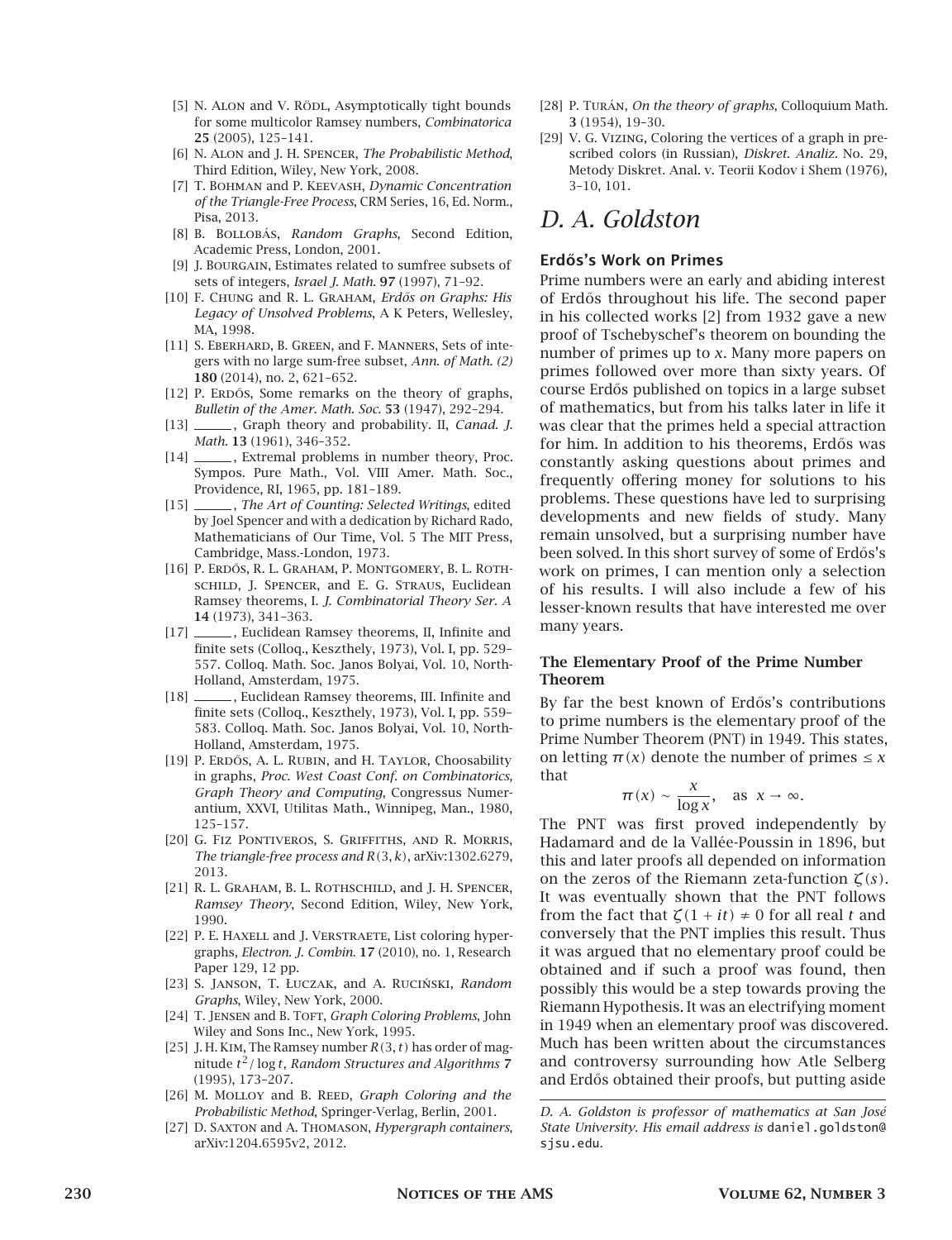the human story, both Erdős's and Selberg's papers, [5] and [27], describe well the mathematical contributions that each made to the proof. Both papers being elementary require as a prerequisite only a beginning knowledge of number theory and analysis and are well worth reading. In 1951 Erdős won the Cole Prize for his work in number theory with his paper [5] specifically mentioned, and in 1952 Selberg won the Fields Medal with his work on the elementary proof of PNT included as one of his major accomplishments. Some commentators have expressed disappointment over how little the elementary proof has influenced current work, but one can equally well argue that it is often our rarely used but prized possessions that save the day.

#### Large Gaps between Consecutive Primes

Erdős was very interested in the sequence of differences (or gaps) between consecutive primes and returned often to questions on this sequence. By the PNT there are  $\sim \frac{x}{\log x}$  primes in the interval *[x,* 2*x]*, and therefore the average distance between primes in this interval is ∼ log *x*. If  $p_n$  denotes the  $n^{th}$  prime, then the  $n^{th}$  difference between consecutive primes  $d_n = p_{n+1} - p_n$  is on average log *pn*. Much work has been done on irregularity in the distribution of these differences. For large gaps the best result known is that

$$
p_{n+1} - p_n > c \log p_n \frac{\log \log p_n(\log \log \log p_n)}{(\log \log \log p_n)^2}
$$

for infinitely many *n*. Erdős in 1935 [3] obtained the above result except for the quadruple log factor, which was first obtained by Rankin in 1938 [23]. The constant *c* has been improved many times over the last fifty years; the best result currently known is  $c = 2e^{\gamma}$ , where  $\gamma$  is Euler's constant, which is due to Pintz [22] in 1997. Erdős offered US\$10,000 for anyone who could prove that this result is true for arbitrarily large *c*, which compared to other Erd˝os offers is a surprisingly large amount for what appears to be a very specialized result.

Erdős was always eager to examine patterns within patterns. In 1949 [6] he proposed showing that

$$
D_k(n) = \min(d_n, d_{n+1}, \ldots, d_{n+k-1})
$$

is sometimes large; i.e., there exist *k* consecutive extremely large gaps between consecutive primes. He succeeded in proving that  $\limsup_{n\to\infty} D_2(n) =$ ∞. The general problem was finally answered in 1981 by Helmut Maier[16], who proved the surprisingly strong result that

$$
D_k(n) > c(k) \log p_n \frac{\log \log p_n(\log \log \log p_n)}{(\log \log \log p_n)^2}
$$

for infinitely many *n*. This paper of Maier introduced the "Maier matrix method," which Maier in 1985 [17] used in a startling fashion to prove that



Paul Erdős lecturing at the Institute of Mathematical Sciences, Madras, India, in January 1984. On the board is the inequality on large prime gaps alluded to in the Alladi-Krantz article and by Goldston. Also on the board is a US\$500 problem of Erdős.

the number of primes in intervals  $[x, x + (\log x)^M]$ for any number *M* is distributed too irregularly to have an asymptotic formula. There have been many further applications of Maier's method, and recently it has been developed by Granville and Soundararajan [12] into a general uncertainty concept for sequences. This snowballing effect set off by a seemingly off-hand question of Erdős has occurred over and over again.

#### Small Gaps between Consecutive Primes

One expects that there will be infinitely many primes differing by any given even number and in particular that there will be infinitely many twin primes with difference 2. Up until 2013 it was widely believed to be an extremely hard problem to prove that any such even number exists, i.e., that the primes do not become isolated further and further apart when one examines larger and larger numbers. The year 2013 will go down in history as a spectacular year for prime numbers, because for the first time it was proved by Yitang Zhang that there actually exist even numbers which are the difference of infinitely many primes. Thus there always exist bounded gaps between primes. Later in 2013 James Maynard, by a different method, also obtained this result, finding infinitely often there are primes differing by a number less than 600 and also proving the even more spectacular result that there are bounded gaps between *k* primes for any given number *k*.

Progress on this problem prior to 2013 was painfully slow, and the results obtained concern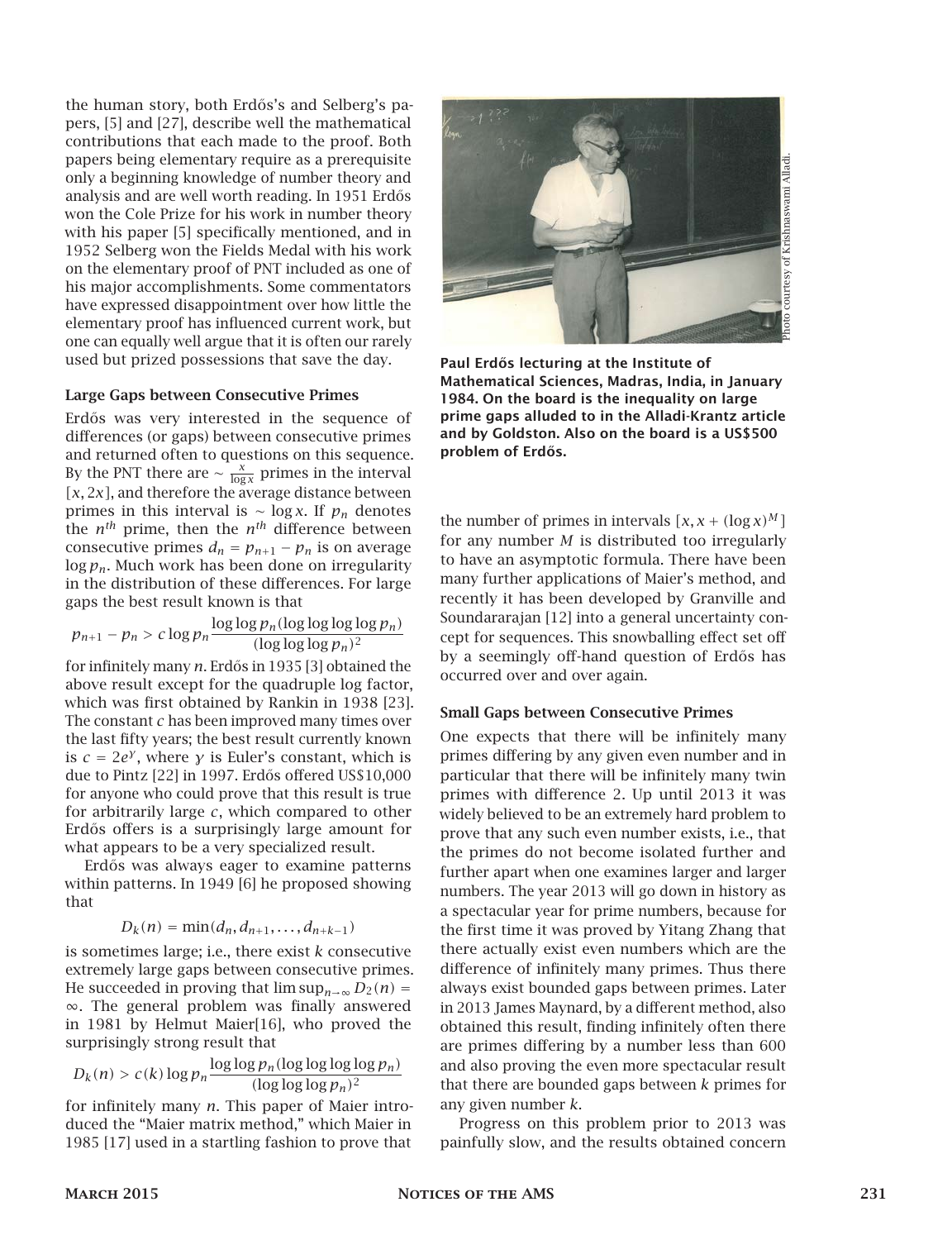the sequence of normalized gaps between primes

$$
\left\{\frac{p_{n+1}-p_n}{\log p_n}\right\}_{n=1}^{\infty}
$$

*.*

Since the average of this sequence is 1, the first goal is to prove that this sequence has a limit point less than 1 and thus establish the existence of infinitely many smaller-than-average gaps between primes. Letting

$$
\Xi = \liminf_{n \to \infty} \frac{p_{n+1} - p_n}{\log p_n},
$$

our goal is to prove <sup>Ξ</sup> *<sup>&</sup>lt;* 1. The first contribution to this problem was due to Hardy and Littlewood in an unpublished paper from around 1922. They proved, using the circle method, that assuming the Generalized Riemann Hypothesis (GRH) one can prove that  $\Xi \leq \frac{2}{3}$ ; Rankin [25] improved this, still assuming GRH, to  $E \leq \frac{3}{5}$ . The first unconditional<br>result was due to Frdős [4], who proved  $E < 1$ result was due to Erdős [4], who proved  $\Xi \leq 1 - A$ for an absolute positive constant *A*. Erdős first observed from the Brun sieve that the number of primes differing by *k* is bounded accurately, and then by adding this bound over *k* in an interval, one finds that it is not possible for all consecutive prime differences to be exactly located at the average spacing. This method of Erdős is frequently available as an add-on to other methods. For example, in the influential paper of Bombieri and Davenport [1] in 1965, they were able to make Hardy and Littlewood's method unconditional and prove  $\Xi \leq \frac{1}{2}$  and then use Erdős's method to  $\Xi$ improve this to <sup>Ξ</sup> <sup>≤</sup> <sup>0</sup>*.*<sup>46550</sup> *. . .* . When Maier in 1988 found a third method for finding small gaps between primes he combined it with both of the earlier methods to obtain  $E \leq 0.2484...$  This paper also answered for the first time the Erdős question of showing for

$$
E_k(n) = \max\left(\frac{d_n}{\log p_n}, \frac{d_{n+1}}{\log p_{n+1}}, \dots, \frac{d_{n+k-1}}{\log p_{n+k-1}}\right)
$$

that  $\liminf_{n\to\infty} E_2(n) < 1$ . Because of the recent work of Maynard we now know  $\liminf_{n\to\infty} E_k(n) =$ 0 and much more. In 2005 Goldston, Pintz, and Yıldırım (see [11]) finally proved  $E = 0$ , and their method was used as a starting point by both Zhang and Maynard.

With the recent advances on small gaps, it is reasonable to ask whether the earlier work should now be consigned to the dustbin of history. The answer is "no." The new methods are exquisitely adapted to examine primes and almost primes in various configurations, but often they do not say much about the number of primes in longer intervals with length around the average spacing between primes. The Erdős and Bombieri-Davenport methods are adapted and best applied to questions in this regime rather than very short gaps between primes.

At the end of his 1940 paper on small gaps between primes, Erdős made the conjecture that

$$
\sum_{p_n\leq x}(p_{n+1}-p_n)^2=O(x\log x),
$$

a result not likely to be proved anytime soon, since the Riemann Hypothesis only implies the bound  $O(x \log^3 x)$  [26]. Erdős continued:

This result if true must be very deep. I could not even prove the following very much more elementary conjecture : Let *n* be any integer and let  $0 < a_1 < a_2 < \cdots < a_x < n$ be the  $\phi(n)$  integers relatively prime to *n*; then

$$
\sum_{i=1}^{x-1} (a_{i+1} - a_i)^2 < c \frac{n^2}{\phi(n)}.
$$

Progress was slow on this problem. Consider the generalized conjecture that

$$
\sum_{i=1}^{\phi(n)} (a_{i+1}-a_i)^{\gamma}=O\left(\frac{n^{\gamma}}{\phi(n)^{\gamma-1}}\right).
$$

Hooley [15] proved in 1963 that this is true for  $1 \leq y < 2$ . The breakthrough was in 1986 when Montgomery and Vaughan [27] proved not just Erdős's conjecture but that this bound holds for all fixed  $\gamma \geq 1$ . The techniques developed for this problem have subsequently been applied conditionally to higher moments for the primes in short intervals by Montgomery and Soundararajan [19].

#### Arithmetic Progressions of Primes

In 2004 Ben Green and Terry Tao proved a longstanding conjecture that there are arbitrarily long arithmetic progressions of primes [13]. Previously it was known only that there were 3 primes in arithmetic progression, and current computation has found only 26 primes in arithmetic progression. The Green-Tao theorem makes use of many difficult techniques, including Szemerédi's Theorem of 1975, which was conjectured by Erdős and Turàn in 1936. In 1973 Erdős made the following conjecture [8], which implies both Szemerédi's theorem and the Green-Tao theorem: For any set of positive integers where the sum of the reciprocal of the integers diverges, the set contains arbitrarily long arithmetic progressions. Erdős offered \$3,000 for a proof, but no proof is yet in sight.

#### Limit Points for Normalized Prime Gaps and Jumping Champions of Primes

I will conclude by mentioning two amusing problems for which much can be conjectured but nothing of consequence proved. The first concerns the normalized consecutive prime gaps mentioned earlier. Ricci [24] and Erdős [7] independently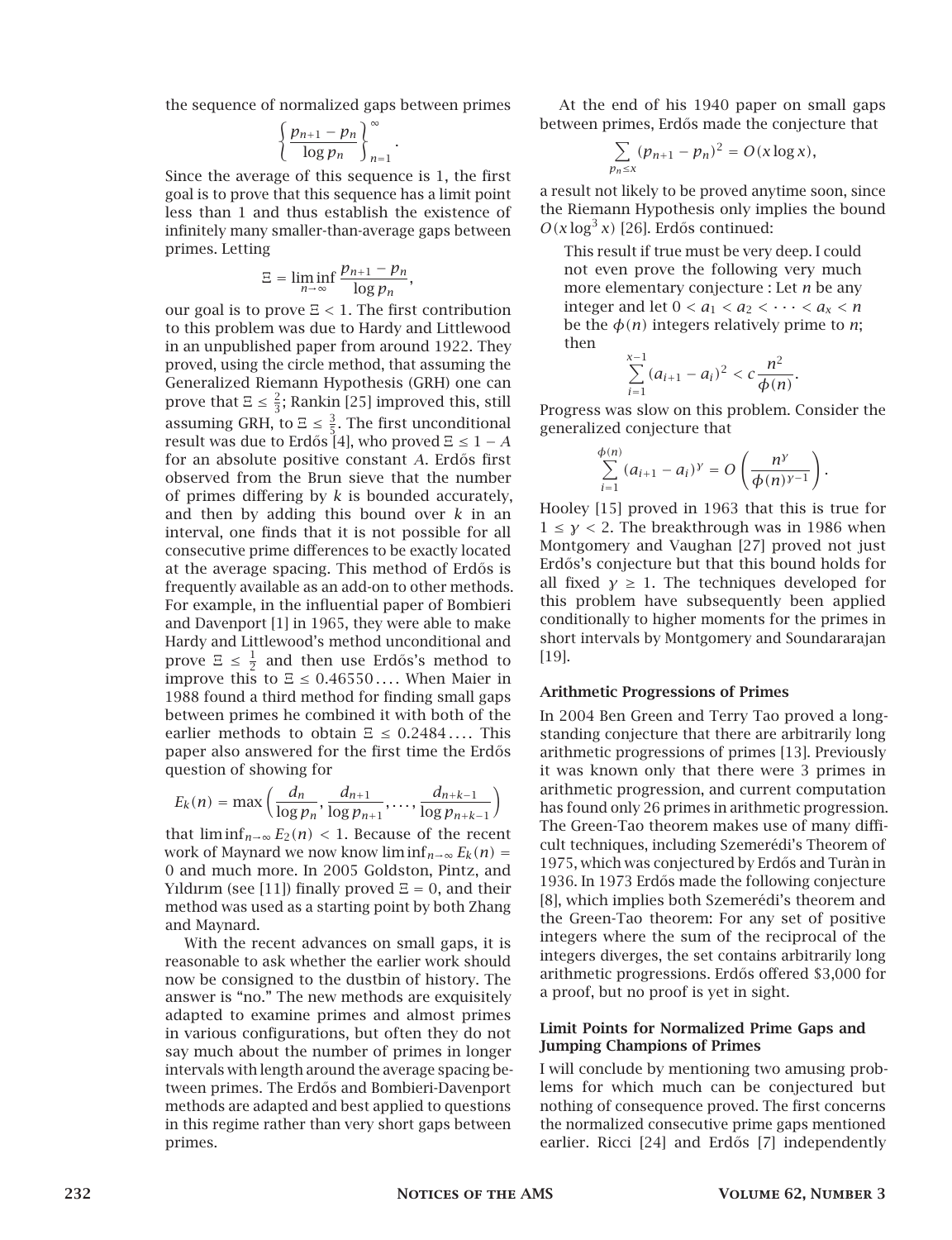proved that the set of limit points for this sequence has positive Lebesgue measure. Erdős's proof is a model of clarity and cleverness. Erdős conjectured that the sequence is actually everywhere dense in  $(0, \infty)$ , although he could not find a single number which is a limit point. At the time only  $\infty$  was a known limit point. Since 1955 there have been a few new results obtained. We now know from [11] that 0 is also a limit point, but no other limit point is known. In 1988 Hildebrand and Maier [14] proved, using Maier's method, that there are so many large limit points that the set of limit points has infinite measure, which answered a question of Erdős to show there is a finite limit point larger than 1. Finally, in 2013 Pintz used Zhang's result to show that there is an interval *[*0*, c]* all of whose points are limit points. However, *c* is ineffective. Thus neither of these results helps answer Erdős's question of finding specified numbers which are limit points.

A second problem is concerned with the question of finding the most frequent difference between consecutive primes  $\leq x$ . This is referred to as the jumping champion up to *x*. For example, the prime differences up to  $x = 12$  are  $3 - 2 = 1$ ,  $5 - 3 = 2$ ,  $7 - 5 = 2$ , and  $11 - 7 = 4$ , so the jumping champion up to 12 is 2. In 1980 Erdős and Straus [9] proved, assuming the Hardy-Littlewood conjectured asymptotic formula for the number of prime pairs, that the jumping champions must go to infinity. Numerically 6 is the jumping champion for  $x \geq 947$  and continues to be so as far as has been computed, which is currently around  $10^{15}$ . Odlyzko, Rubinstein, and Wolf [21] provided evidence for the conjecture that jumping champions will eventually transition from 6 to 30 and continue to increase through the sequence of primorials 2*,* 6*,* 30*,* 210*,* 2310*, . . .* , where the *k th* primorial is formed from the product of the first *k* primes. In agreement with this conjecture, Ledoan and I [10] proved, assuming the same Hardy-Littlewood conjecture used by Erdős and Straus, that any given primorial will divide every sufficiently large jumping champion. Assuming stronger Hardy-Littlewood conjectures, we proved the Primorial Conjecture for sufficiently large *x*. Despite this, nothing unconditional beyond what computation reveals is known about jumping champions. We cannot prove or show through computation that there is any jumping champion larger than 6. We cannot even prove that 2 is not the jumping champion for all large *x*, although we would actually conjecture that 2 and powers of 2 are the biggest jumping losers.

Ernst Straus and Erd˝os first met in Princeton in 1944 and were close friends and coauthors of many papers together. One of Straus's sons, Dan Straus, is a chemistry professor and colleague of mine at San José State University. I asked him for one Erdős story for this article, and naturally he had many, many Erd˝os stories. I include here one he sent me which represents how I also remember Erdős.

Paul Erdős visited UCSB sometime around 1975 when I was an undergraduate chemistry student, and my father arranged a meeting. Erdős took a college friend and me to lunch in Isla Vista and then we walked to the lagoon on campus near Storke Tower. Erdős was interested in chemistry and particularly in recent discoveries of complexes of the noble gasses, and it was fun talking with him, as always. We were standing at the top of a grassy slope scattered with ducks. Spontaneously, Erdős threw out his arms like a scarecrow and careened off after the ducks, which he chased tirelessly in wide arcs. He was a sight in his loose fitting pinstripe suit and sandals with dress socks, and he was very agile for a man of about sixty-three. It was a time of studied nonconformity, and students were everywhere in beads, sandals and such just watching Erdős. It was refreshing to watch one person we can all be sure never tried to be different or worried what people thought.

#### Note Added in Proof

2014 was another spectacular year for primes. The method introduced by Maynard, and independently obtained by Terry Tao, has been further developed by the Polymath 8b project <http://www.resmathsci.com/content/1/1/12>. It is now known (as of January 2015) that there are infinitely often two primes that differ by less than or equal to 246.

The US\$10,000 Erdős problem on large gaps between primes was solved independently both by Maynard and by Ford, Green, Konyagin, and Tao. These five authors have now proven jointly that for the size of the large gaps in the Erdős problem the power of the triple logarithm in the denominator may be reduced from 2 to 1.

On the problem of limit points of normalized consecutive prime gaps, Banks, Freiberg, and Maynard have adapted the Maynard–Tao method for small gaps between primes with the method for large gaps to prove very strong results. In particular they have proved that at least 12.5 percent of all positive real numbers are limit points of this sequence. However we still do not know any specific positive real number that is a limit point.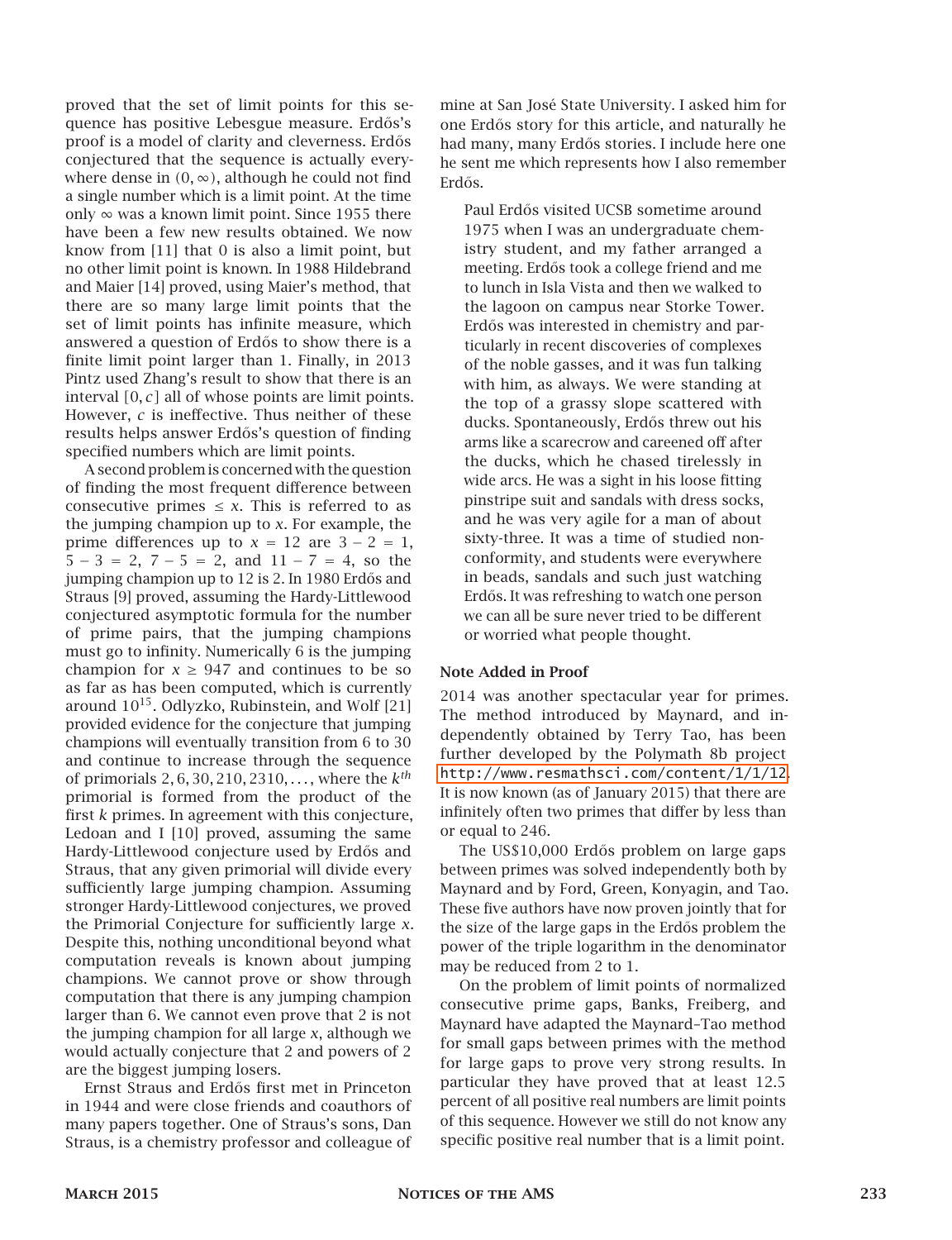#### References

- [1] E. Bombieri and H. Davenport, Small differences between prime numbers, *Proc. Roy. Soc. Ser.* A 293 (1966), 1–18.
- [2] P. ERDŐS, Beweis eines Satzes von Tschebyschef (in German), *Acta Litt. Sci. Szeged* 5 (1932), 194–198; Erdős Collected Papers 1932-01.
- [3] , On the difference of consecutive primes, *Quart. J. Math.*, *Oxford Ser.* 6 (1935), 124–128; Erd˝os Collected Papers 1935-07.
- [4] , The difference of consecutive primes, *Duke Math. J.* 6 (1940), 438-441; Erdős Collected Papers 1940-10.
- [5] \_\_\_\_\_\_, On a new method in elementary number theory which leads to an elementary proof of the prime number theorem, *Proc. Nat. Acad. Sci. USA* 35 (1949), 374-384; Erdős Collected Papers 1949-02.
- [6] \_\_\_\_\_\_, Problems and results on the differences of consecutive primes, *Publ. Math. Debrecen* 1 (1949), 33-37; Erdős Collected Papers 1949-02.
- [7] \_\_\_\_\_\_\_, Some problems on the distribution of prime numbers, *Teoria dei numeri, Math. Congr. Varenna, 1954*, 8 pp., 1955; Erd˝os Collected Papers 1955-12.
- [8] , Résultats et problémes en théorie des nombres (in French), Séminaire Delange-Pisot-Poitou (14e année: 1972/73), *Théorie des nombres*, Fasc. 2, Exp. No. 24, 7 pp., Secretariat Mathematique, Paris, 1973; Erdős Collected Papers 1973-24.
- [9] P. ERDŐS and E. G. STRAUS, Remarks on the differences between consecutive primes, *Elem. Math*. 35 (1980), no. 5, 115-118; Erdős Collected Papers 1980-36.
- [10] D. A. GOLDSTON and A. H. LEDOAN, Jumping champions and gaps between consecutive primes, *Int. J. Number Theory* 7 (2011), no. 6, 1413–1421.
- [11] D. A. GOLDSTON, J. PINTZ, and C. Y. YILDIRIM, Primes in tuples. I, *Ann. of Math. (2)* 170 (2009), no. 2, 819–862.
- [12] Andrew Granville and K. Soundararajan, An uncertainty principle for arithmetic sequences, *Ann. of Math. (2)* 165 (2007), no. 2, 593–635.
- [13] Ben Green and Terence Tao, The primes contain arbitrarily long arithmetic progressions, *Ann. of Math. (2)* 167 (2008), no. 2, 481–547.
- [14] ADOLF HILDEBRAND and HELMUT MAIER, Gaps between prime numbers, *Proc. Amer. Math. Soc.* 104 (1988), no. 1, 1–9.
- [15] C. HOOLEY, On the difference of consecutive numbers prime to *n*, *Acta Arith.* 8 (1963), 343–347.
- [16] Helmut Maier, Chains of large gaps between consecutive primes, *Adv. in Math.* 39 (1981), no. 3, 257–269.
- [17] , Primes in short intervals, *Michigan Math. J.* 32 (1985), no. 2, 221–225.
- [18] \_\_\_\_\_\_, Small differences between prime numbers, *Michigan Math. J.* 35 (1988), no. 3, 323–344.
- [19] Hugh L. Montgomery and K. Soundararajan, Primes in short intervals, *Comm. Math. Phys.* 252 (2004), no. 1–3, 589–617.
- [20] H. L. MONTGOMERY and R. C. VAUGHAN, On the distribution of reduced residues, *Ann. of Math. (2)* 123 (1986), no. 2, 311–333.
- [21] Andrew Odlyzko, Michael Rubinstein, and Marek Wolf, Jumping champions, *Experiment. Math.* 8 (1999), no. 2, 107–118.
- [22] J. Pintz, Very large gaps between consecutive primes, *J. Number Theory* 63 (2) (1997), 286–301.
- [23] R. A. Rankin, The difference between consecutive primes, *Journal London Math. Soc.* 13 (1938), 242–247.
- [24] Giovanni Ricci, Recherches sur l'allure de la suite *pn* + 1 − *pn/logpn* (French), *Colloque sur la Théorie des Nombres, Bruxelles, 1955*, pp. 93–106, Georges Thone, Liège; Masson and Cie, Paris, 1956.
- [25] R. A. Rankin, The difference between consecutive prime numbers. II, *Proc. Cambridge Philos. Soc.* 36 (1940), 255–266.
- [26] A. SELBERG, On the normal density of primes in short intervals, and the difference between consecutive primes, *Arch. Math. Naturvid.* 47 (1943), no. 6, 87– 105; reprinted in *Atle Selberg Collected Papers*, Vol. 1, pp. 160–178, Springer-Verlag, Berlin-Heidelberg-New York, 1989.
- [27] , An elementary proof of the prime-number theorem, *Ann. of Math. (2)* 50 (1949), 305–313; reprinted in *Atle Selberg Collected Papers*, Vol. 1, pp. 379–387, Springer-Verlag, Berlin-Heidelberg-New York, 1989.

### *András Sárközy*

#### Erdős and Sequences

Paul Erdős was one of the most prolific mathematicians in the history of mathematics. He was a leading personality in modern combinatorial mathematics. The large number of his disciples ("epsilons" as he called them) and coauthors also contributed to his great impact on twentieth-century mathematics.

I was nineteen years old, a second-year university student, when I received the following letter: "Dear Mr. Sárközy, I have heard about your nice results …from Paul Turán. Please, come and see me at the Mathematical Institute" (of the Hungarian Academy of Sciences). The letter was signed by Paul Erdős. I visited him soon after at the Mathematical Institute. I told him my results and I sketched the proofs. This was followed by a very fruitful and inspiring discussion, and at the end he asked a related question. As an answer to this question, I soon published my first paper based on an Erdős problem, and I was on the way to becoming one of his disciples. This first meeting of ours was followed by many others, and during one of them Erdős asked a further related problem. This I settled jointly with Endre Szemerédi, whom I introduced to Erdős, and from that point on the three of us worked jointly for several years. We usually met at Erdős's apartment, where he lived then with his mother. If one of our meetings was successful enough and we ended up with a nice result, Erdős asked his mother to give us a "few cubic centimeters of poison," which meant a few drops of *tokaji* (a rather sweet and heavy Hungarian dessert wine of good quality). Between 1966 and 1970 we published ten triple papers, all but one of

*András Sárközy is professor of mathematics at Eötvös Loránd University. His email address is* sarkozy@cs.elte.hu*.*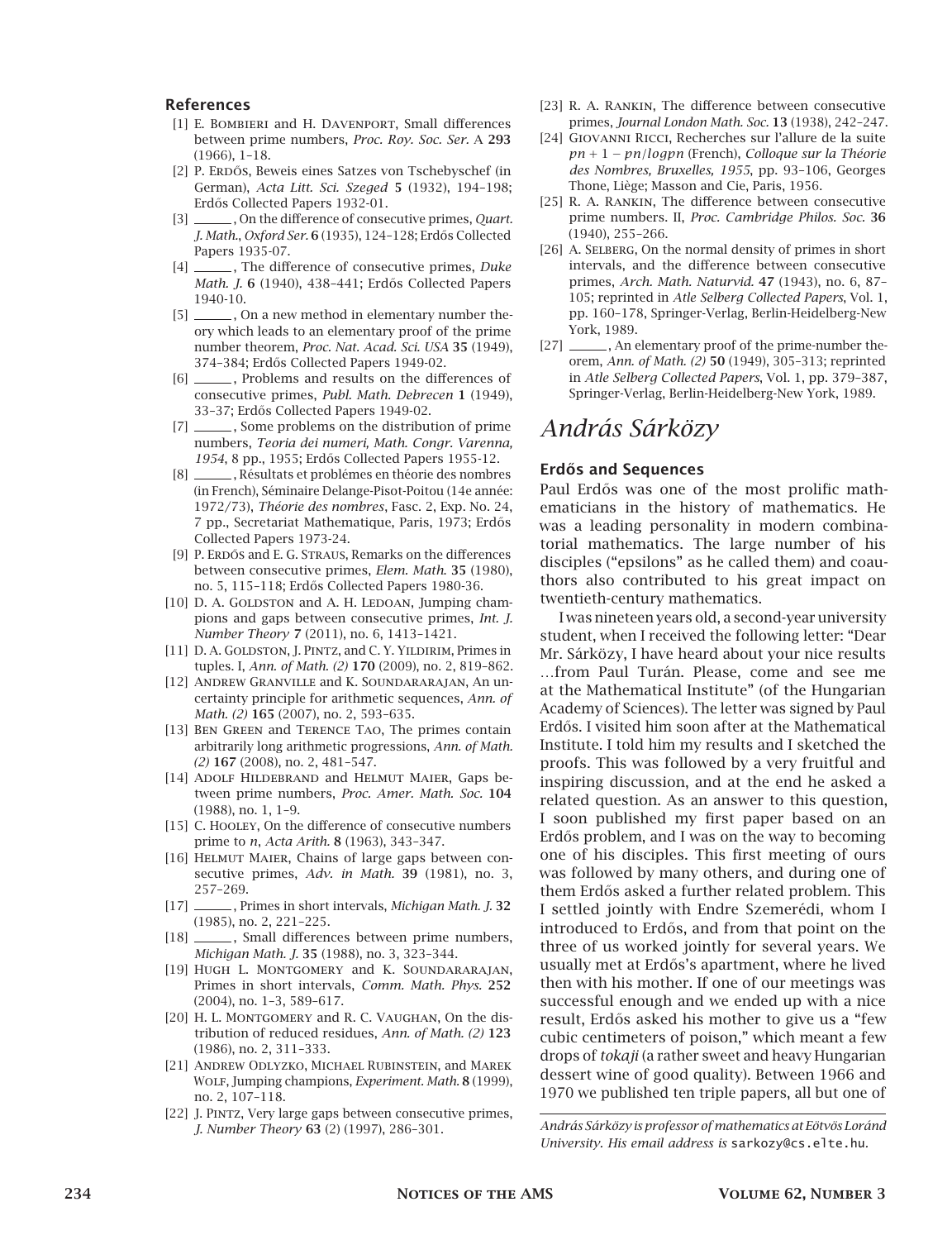them written on divisibility properties of sequences of integers. Then Szemerédi switched to the Erdős-Turán problem on arithmetic progressions and later turned towards combinatorics, while I continued to work with Erdős in number theory (mostly on sequences of integers). I have written sixty-two joint papers with him, which puts me on the top in the list of his coauthors (András Hajnal is a close second with fifty-seven joint papers with him).

In classical number theory, one studies *special* sequences like primes, squares, etc. If in number theory we say just "sequence" (without any adjective), then we mean a general sequence; typically, we are looking for the connection between certain arithmetic properties and the density properties of sequences (or sets) of integers. The study of (general) sequences was started around 1930 by Schnirelmann's papers, and Erdős played a dominant role in the advance of this field. The first monograph written on sequences was the excellent book of Halberstam and Roth [19]. They write:

Anyone who turns the pages of this book, will immediately notice the predominance of results due to Paul Erdős. In so far as the substance of this book may be said to define a distinct branch of number theory—and its wide range of topics in classical number theory appears to justify this claim—Erdős is certainly its founder. He was the first to recognize its true potential and has been the central figure in many of its developments.

In some of his papers written on *additive properties of sequences* Erd˝os studied Sidon sets. A set  $A$  of positive integers is said to be a Sidon set if all the sums  $a + a'$  with  $a \in A$ ,  $a' \in A$ ,  $a \le a'$  are distinct. Let  $F(n)$  denote the maximal cardinality of a Sidon set A with  $A \subset \{1, 2, \ldots, n\}$ . Erdős and Turán [16] proved that  $F(n) \leq (1 + o(1))n^{1/2}$ , and later Chowla and Erdős [3] independently also showed that  $F(n) \ge (1 + o(1))n^{1/2}$ . Erdős [22] also proved that, if  $A$  is an infinite Sidon set, then its counting function  $A(n) = |\{a : a \in \mathcal{A}, a \leq n\}|$ must satisfy

$$
\lim_{n\to\infty}\inf A(n)\left(\frac{\log n}{n}\right)^{1/2}<\infty.
$$

As an answer to a question of Sidon (who was a Hungarian mathematician working in harmonic analysis), Erdős [4] proved that there is an infinite sequence  $A$  of positive integers such that, denoting the number of solutions of the equation

(1) 
$$
a + a' = n, a \in \mathcal{A}, a' \in \mathcal{A}
$$

by  $r(n)$ , we have

$$
c_1\log n < r(n) < c_2\log n
$$

with some positive absolute constants  $c_1$ ,  $c_2$ . He used a probabilistic method, and in [10] Erdős and



(From l to r, front row) Vera Sós, Andras Sárközy, and Paul Erdős at the Institute of Mathematical Sciences, Madras, India, in January 1984 just before the start of Erdős's lecture.

Rényi gave further applications of this method. Later Erdős and Sárközy [11] generalized and extended this result of Erdős significantly.

Write  $R(x) = \sum_{n \le x} r(n)$ , where  $r(n)$  is the function defined above. Erdős and Fuchs [6] proved that, if  $A$  is an infinite sequence of positive integers, then

(2) 
$$
R(x) = cx + o\left(\frac{x^{1/4}}{(\log x)^{1/2}}\right)
$$

cannot hold with a positive constant *c*. The significance of this result is based on the fact that it is closely related to the circle problem (which consists of the estimate of the number of lattice points in the circle  $x^2 + y^2 \le r^2$ ). A further interesting feature of this result is that this is one of the first occasions when analytical tools were used to prove a theorem on general sequences. Jurkat (unpublished) and later Montgomery and Vaughan proved that the  $o(...)$  term in (2) can be improved to  $o(x^{1/4})$ .

Erd˝os also studied *multiplicative properties* of sequences. A set  $A$  of positive integers is said to be primitive if there is no divisibility relation in it: if *a* ∈ *A*, *a'* ∈ *A* and *a* ≠ *a'*, then *a*<sub>*i*</sub> ∤ *a*<sub>*j*</sub>. Behrend proved that, if  $A \subset \{1, 2, \ldots, n\}$  and A is primitive, then

$$
\sum_{a \in \mathcal{A}} \frac{1}{a} < c \frac{\log n}{(\log \log n)^{1/2}}
$$

for some absolute constant *c*. Erdős, Sárközy, and Szemerédi [12], [13] determined the smallest *c* with this property, and they also showed that, for infinite sets  $A$ , the inequality (3) can be sharpened: if  $A$  is an infinite primitive set, then we have

$$
\sum_{\substack{a \in \mathcal{A} \\ a \le x}} \frac{1}{a} = o\left(\frac{\log x}{(\log \log x)^{1/2}}\right).
$$

 $(3)$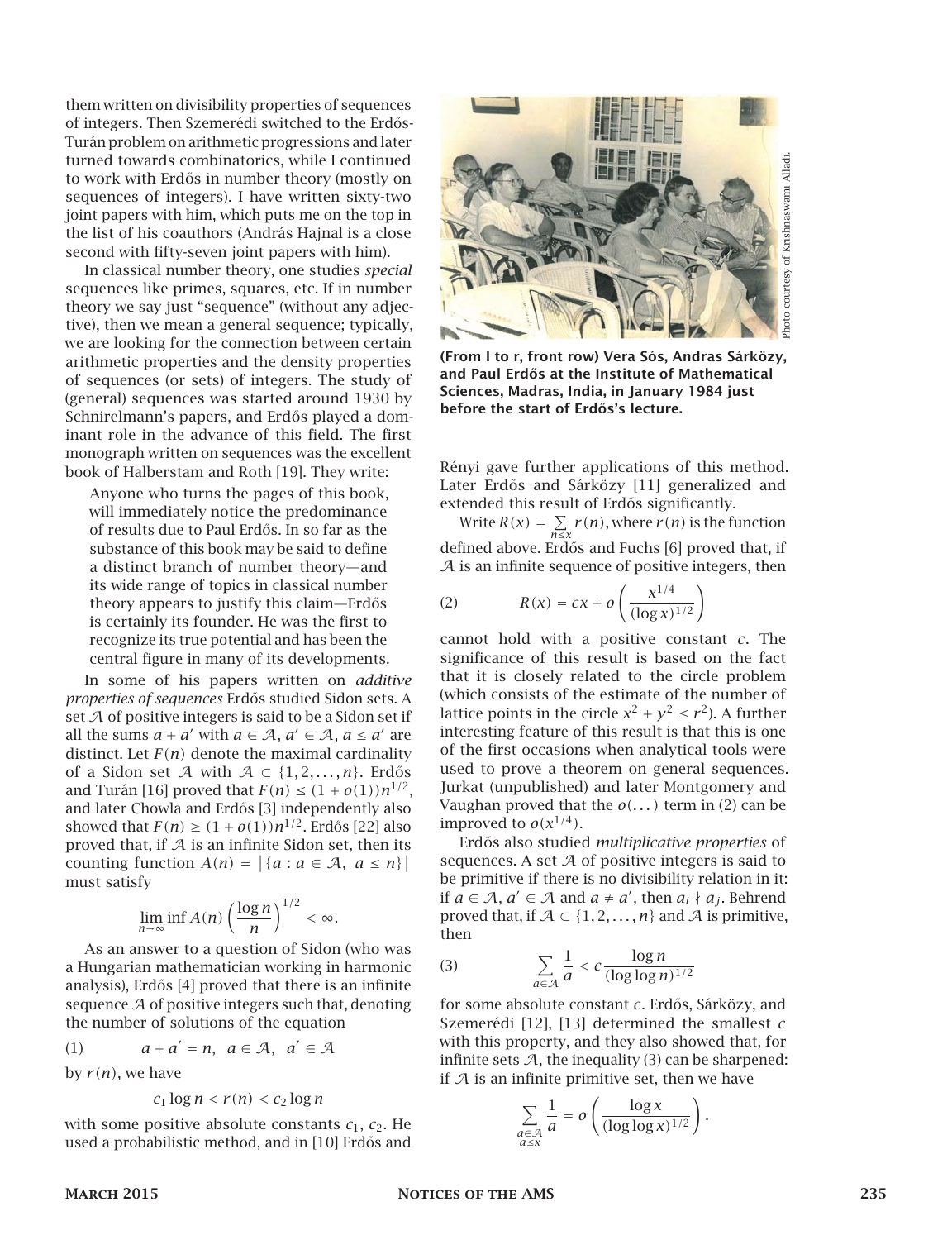Erdős [2] also proved another theorem on positive sequences: he proved that, if  $A$  is a primitive set with  $A \neq \{1\}$ , then

$$
\sum_{a \in \mathcal{A}} \frac{1}{a \log a} \le c
$$

with some absolute constant *c*. He conjectured that, for primitive sequences  $A$ , the left-hand side of (4) is maximal if  $A$  is the set of the primes, and Erdős and Zhang [17] proved partial results in this direction.

Erdős also studied multiplicative Sidon sets, i.e., sets A of positive integers such that all the products *aa'* with  $a \in A$ ,  $a' \in A$ ,  $a \le a'$  are distinct. Let *G(n)* denote the maximal cardinality of a multiplicative Sidon set A with  $A \subset \{1, 2, \ldots, n\}.$ He proved [5] that there are positive absolute constants  $c_1$ ,  $c_2$  such that, for  $n > n_0$  we have

$$
c_1 n^{3/4} (\log n)^{-3/2} < G(n) - \pi(n) < c_2 n^{3/4} (\log n)^{-3/2}
$$
,

where  $\pi(n)$  is the number of primes not exceeding *n*. This result is a beautiful application of combinatorics: the proof is based on estimates for the number of edges in bipartite graphs containing no cycles of length 4.

Many further results and also recent developments related to Erdős's works are surveyed in [21] (in the additive case) and [20] (in the multiplicative case).

Erdős and Szemerédi [14] studied a problem involving both sums and products. Let  $a_1$  <  $a_2 < \cdots < a_n$  be a sequence of positive integers. Consider the products and sums, i.e., all the integers of the form

(5) 
$$
a_i + a_j
$$
 or  $a_i a_j$  (with  $1 \le i \le j \le n$ ).

Denote by  $f(n)$  the largest integer so that, for every  ${a_1, a_2, \ldots, a_n}$ , there are at least  $f(n)$  distinct integers of form (4). They proved that

$$
n^{1+c_1} < f(n) < n^2 e^{-c_2 \log n / \log \log n} \quad \text{for} \quad n > n_0(\varepsilon)
$$

with some positive absolute constants  $c_1$  and  $c_2$ . This result has been sharpened and extended in various directions. A survey of these results has been given by Bourgain [1].

Erdős also studied "hybrid" problems in which both general sequences and special sequences (e.g., the sequence of the primes) occur; in particular, he studied the number of prime factors of sums  $a + b$  with  $a \in \mathcal{A}, b \in \mathcal{B}$  (where  $\mathcal{A}, \mathcal{B}$  are "large" or "dense" sets) jointly with Turán [15]. They proved in 1934 that, if  $\mathcal A$  is a finite set of positive integers, then

$$
\omega\Bigl(\prod_{a,a'\in\mathcal{A}}(a+a')\Bigr)>c\log|\mathcal{A}|,
$$

where  $\omega(n)$  denotes the number of distinct prime factors of *n* and *c* is a positive absolute constant. They also conjectured that this result can be extended to sums  $a + b$  with  $a \in \mathcal{A}, b \in \mathcal{B}$ , where

 $A$ ,  $B$  are finite sets of positive integers with  $|A| = |B|$ . This conjecture (in a slightly sharper form) was proved more than fifty years later by Győry, Stewart, and Tijdeman. Erdős, Maier, and Sárközy [8] studied the distribution of the numbers  $\omega(a + b)$ , and Erdős, Pomerance, Sárközy, and Stewart [9] the maximum of  $\omega(a + b)$  with  $a \in \mathcal{A}$ ,  $b \in \mathcal{B}$  for "large" subsets A, B of  $\{1, 2, \ldots, n\}$ .

This survey would not be complete without mentioning some of Erdős's most famous problems. In 1936 Erd˝os and Turán conjectured that, if for any positive integers *k* and *n* we denote the size of the largest subset of  $\{1, 2, \ldots, n\}$  which does not contain an arithmetic progression of length *k* by  $r_k(n)$ , then for any fixed *k* we have  $r_k(n) = o(n)$ . First Roth in 1953 and then Szemerédi in 1969 settled the  $k = 3$  and  $k = 4$  special cases, respectively, and finally, in 1975, Szemerédi proved the conjecture in its general form. Szemerédi's theorem has been extended and sharpened in various directions (see [18] for a survey of these results). Erdős also conjectured that the following stronger statement is also true: if  $A$  is an infinite sequence of positive integers such that  $\sum\limits_{a \in \mathcal{A}}$  $\frac{1}{a}$  = ∞, then A contains arbitrarily long arithmetic progressions. A further related conjecture of his: if  $e_1, e_2, \ldots$  is any infinite sequence with

 $e_i \in \{-1, +1\}$  for  $i = 1, 2, \ldots$ , then for an arbitrarily large real number *K* there exist positive integers *n* and *d* such that  $|e_d + e_{2d} + \cdots + e_{nd}| > K$ . These last two problems are still wide open.

Erdős and Turán conjectured that, if  $A$  is a set of positive integers such that  $r(n) > 0$  for  $n > n_0$  (where again  $r(n)$  denotes the number of solutions of (1)), then  $r(n)$  cannot be bounded:  $\limsup r(n) = \infty$ . This conjecture is also still open. *n*→∞

There are many more problems in the Erdős– Graham book [7] and in his numerous problem papers; the majority of these problems remain unsolved.

#### References

- [1] J. BOURGAIN, Around the sum-product phenomenon, in: *Erd˝os Centennial*, eds. L. Lovász et al., Bolyai Soc. Math. Studies, 25, Springer, 2013, pp. 111–128.
- [2] P. ERDŐS, Note on sequences of integers no one of which is divisible by any other, *J. London Math. Soc.* 10 (1935), 126–128.
- [3] \_\_\_\_\_\_, Addendum, On a problem of Sidon in additive number theory and on some related problems, *J. London Math. Soc.* 19 (1944), 208.
- [4] \_\_\_\_\_\_, Problems and results in additive number theory, *Colloque sur la Théorie des Nombres (CBRM) (Bruxelles, 1955)*, Georges Thone, Liège; Masson and Cie, Paris, 1956, pp. 127–137.
- [5] \_\_\_\_\_\_\_, Some applications of graph theory to number theory, in: *The Many Facets of Graph Theory*, Lecture Notes in Math., 110, Springer, 1969, pp. 77–82.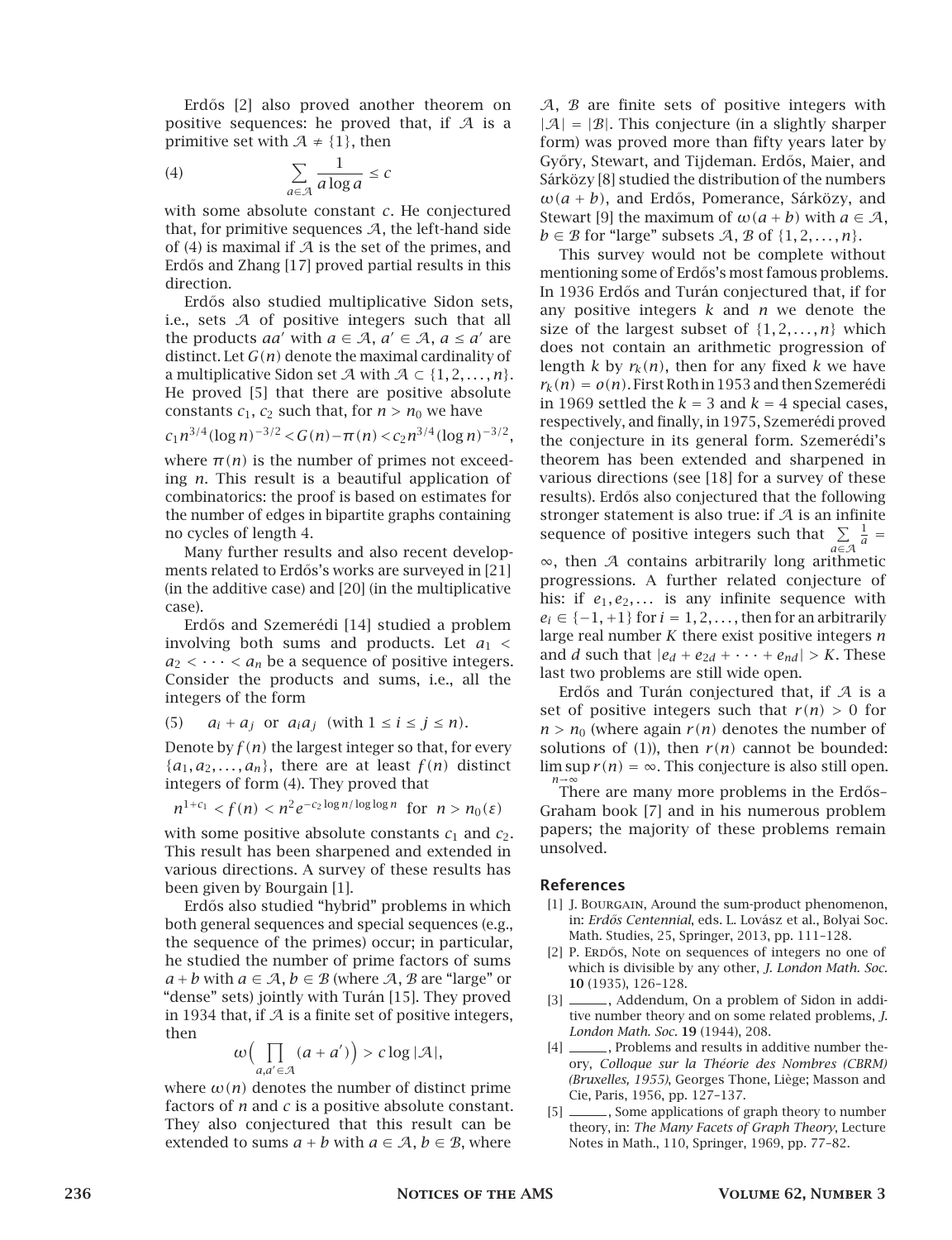- [6] P. ERDŐS and W. H. J. FUCHS, On a problem of additive number theory, *J. London Math. Soc.* 31 (1956), 67–73.
- [7] P. Erd˝os and R. L. Graham, *Old and New Problems and Results in Combinatorial Number Theory*, Monographies de l'Enseignement Math., no. 28, Geneva, 1980.
- [8] P. ERDŐS, H. MAIER, and A. SÁRKÖZY, On the distribution of the number of prime factors of sums  $a + b$ , *Transactions Amer. Math. Soc.* 302 (1987), 269–280.
- [9] P. ERDŐS, C. POMERANCE, A. SÁRKÖZY, and C. L. STEWart, On elements of sumsets with many prime factors, *J. Number Theory* 44 (1993), 93–104.
- [10] P. ERDŐS and A. RÉNYI, Additive properties of random sequences of positive integers, *Acta Arith.* 6 (1960), 83–110.
- [11] P. ERDŐS and A. SÁRKÖZY, Problems and results on additive properties of general sequences. I, *Pacific J.* 118 (1985), 347–357; and II, *Acta Math. Hung.* 48 (1986), 201–211.
- [12] P. ERDŐS, A. SÁRKÖZY, and E. SZEMERÉDI, On an extremal problem concerning primitive sequences, *J. London Math. Soc.* 42 (1967), 484–488.
- [13]  $\_\_\_\_\$ , On a theorem of Behrend, *J. Australian Math. Soc.* 7 (1967), 9–16.
- [14] P. ERDŐS and E. SZEMERÉDI, On sums and products of integers, in: *Studies in Pure Math.* (eds. L. Alpár et al.), Birkhäuser, Basel, 1983, pp. 213–218.
- [15] P. ERDŐS and P. TURÁN, On a problem in the elementary theory of numbers, *Amer. Math. Monthly* 41 (1934), 608–611.
- [16] \_\_\_\_\_\_, On a problem of Sidon in additive number theory and some related problems, *J. London Math. Soc.* 16 (1941), 212–215.
- [17] P. ERDŐS and Z. ZHANG, Upper bound of  $\sum 1/(a_i \log a_i)$  for primitive sequences, *Proc. Amer. Math. Soc.* 117 (1993), 891–895.
- [18] W. T. GOWERS, Erdős and arithmetic progressions, in: *Erd˝os Centennial* (L. Lovász et al. (eds.)), Bolyai Soc. Math. Studies, 25, Springer, 2013, pp. 265–287.
- [19] H. Halberstam and K. F. Roth, *Sequences*, 2nd ed., Springer, 1983.
- [20] A. Sárközy, On divisibility properties of sequences of integers, in: *The Mathematics of Paul Erdős. I*, 2nd extended edition (R. L. Graham et al. (eds.)), Springer, to appear.
- [21] A. Sárközy and V. T. Sós, On additive representation functions, in: The Mathematics of Paul Erdős. I, 2nd extended edition (R. L. Graham et al. (eds.)), Springer, to appear.
- [22] A. STÖHR, Gelöste und ungelöste Fragen über Basen der natürlichen Zahlenreihe. II, *J. Reine Angew. Math.* 194 (1955), 111–140.

# *József Szabados*

#### Erdős and Polynomial Interpolation

It is not easy to write about Paul Erdős. The number of stories on his way of life, on his method of work, on his interest in politics, is all well known. Nevertheless, it is important to remember him, to tell how we admire his devotion to mathematics.

My connection with him was sporadic and occasional. Although approximation theory was not his main field of interest, he contributed numerous significant results to this area of mathematics. In the early years of his career, mainly together with Paul Turán and Géza Grünwald, he was interested in interpolation and properties of polynomials. In these papers, sometimes his formulations and proofs were vague, and later he kept returning to his original problems by urging us to give more precise and simpler proofs or even to correct faulty arguments. In what follows we collect some examples of his outstanding achievements and loose statements which required further discussions. We restrict ourselves to Lagrange interpolation, although properties of polynomials would be a related area where he made significant progress as well.

Let  $-1 \le x_{1n} < x_{2n} < \cdots < x_{nn} \le 1$  be an arbitrary system of nodes, and let

$$
L_n(f, x) =: \sum_{k=1}^n f(x_{kn}) \ell_{kn}(x)
$$

be the uniquely determined *Lagrange interpolation polynomial* of degree at most *n* − 1 of a continuous function  $f(x)$  in the interval  $[-1, 1]$ , where

$$
\ell_{kn}(x) := \prod_{\substack{j=1 \ j \neq k}}^n \frac{x - x_{jn}}{x_{kn} - x_{jn}}, \qquad k = 1, 2, \ldots, n,
$$

are the *fundamental polynomials* of interpolation. The crucial quantity for the convergence of interpolation is the *Lebesgue constant λn*, which is the maximum over *[*−1*,* 1*]* of the *Lebesgue function*

$$
\lambda_n(x):=\sum_{k=1}^n|\ell_{kn}(x)|\,.
$$

G. Faber [11] proved that, no matter what the system of nodes of interpolation is, the Lebesgue constant  $\lambda_n$  is always at least  $c_1 \log n - c_2$ , with some constants  $c_1, c_2 > 0$ . Erdős [3] proved that the best constant here is  $c_1 = 2/\pi$  (which can be attained for example for the roots of the Chebyshev polynomials *Tn(*cos*(n* arccos *x)*).

A direct consequence of this behavior of the Lebesgue constant is that Lagrange interpolation can never be uniformly convergent for all continuous functions. Far more is true: the celebrated theorem of Erd˝os and Vértesi [10] states that, for any system of nodes, one can always construct a continuous function whose interpolating polynomials diverge *almost everywhere.*

The phenomenon of divergence is in analogy with the behavior of the trigonometric Fourier series. However there, as is well known, the first arithmetic means (Fejér sums) converge uniformly

*József Szabados is research professor emeritus of mathematics at the Alfréd Rényi Institute of Mathematics. His email address is* szabados.jozsef@renyi.mta.hu*.*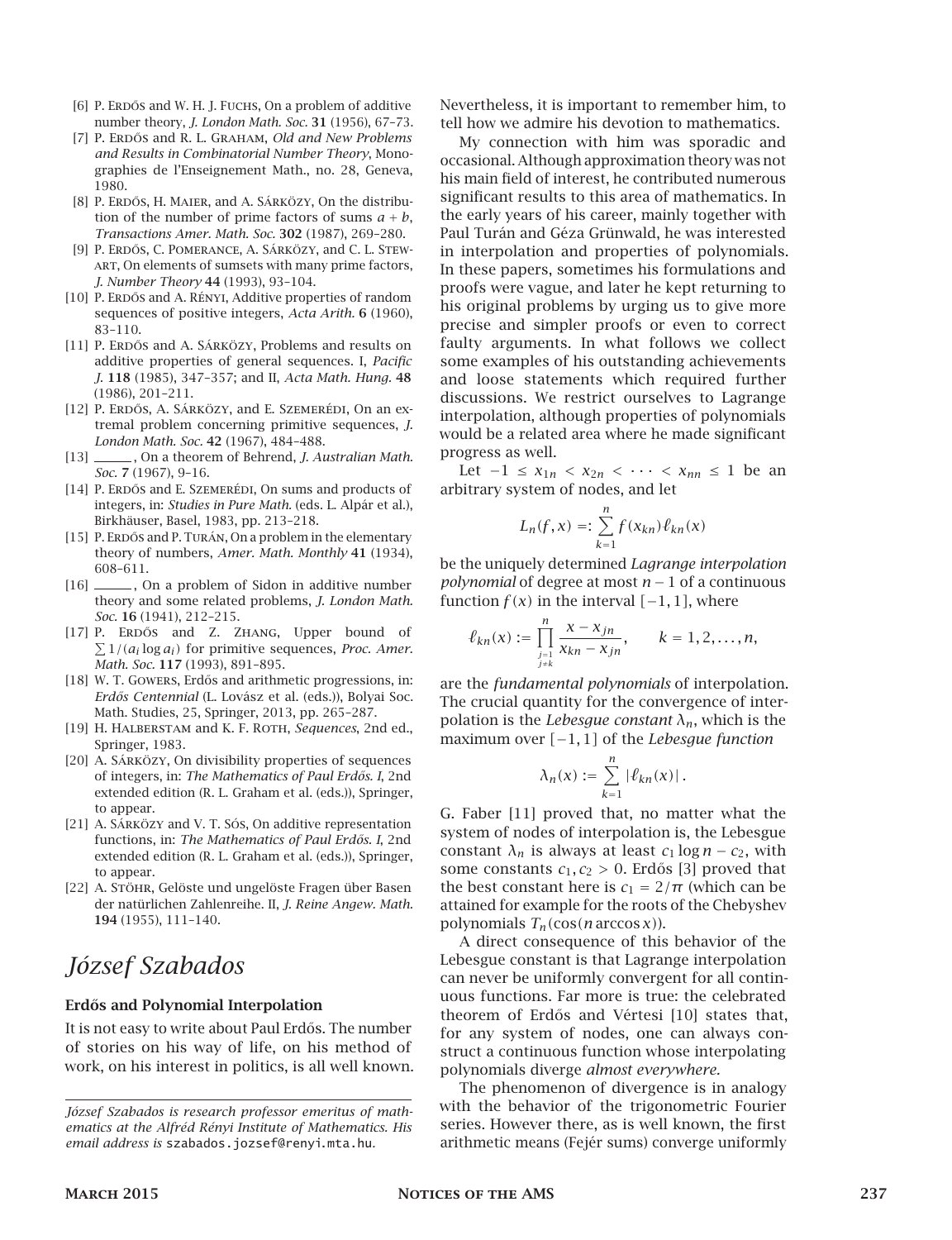to continuous functions. In a joint paper [4] with Géza Grünwald, Erdős claimed that this analogy does not hold for Lagrange interpolation: considering the arithmetic means

(6) 
$$
\frac{1}{n}\sum_{k=1}^{n}L_{k}(f,x)
$$

of Lagrange interpolation based on the nodes of the Chebyshev polynomial  $T_n(x) := \cos(n \arccos x)$ , they diverge for some continuous function *f* . It turned out later that the proof was faulty: instead of (6), the proof works only for the arithmetic means of the absolute values of the interpolating polynomials. This error was corrected much later in the joint work [5] with G. Halász: in fact, they proved that (6) is at least  $o(\log \log n)$  for some  $f_0$ , and this lower estimate is sharp.

Most of the time Erdős was correct in making conjectures for difficult problems, but not always. In [2] he conjectured that the minimum of the integral of the sum of squares of the fundamental polynomials of Lagrange interpolation, i.e.,

$$
\int_{-1}^1 \sum_{k=1}^n \ell_{kn}(x)^2 dx,
$$

is attained when the nodes are the roots of the integral of the Legendre polynomials. It was a reasonable conjecture, since these are the only nodes where the sum of the squares of the fundamental polynomials is bounded by 1 (in contrast to the Lebesgue constants mentioned above). However, I succeeded in proving that these nodes do not serve the minimum [12], and this was the occasion when Erdős started telling me problems. The solution of the mentioned problem of minimum is still unsolved, and it seems as hopeless as the exact construction of nodes of interpolation with minimal Lebesgue constant.

Our first joint work [6] is a kind of strengthening of the celebrated result of G. Faber mentioned above. We proved that the *integral* of the Lebesgue function over a fixed subinterval of interpolation

$$
\int_a^b \lambda_n(x) \, dx, \qquad [a, b] \subset [-1, 1]
$$

is always at least  $c(a, b)$  log *n*, where  $c(a, b) > 0$ depends only on the length of the interval in question. This, of course, implies Faber's result. The proof is based on the simple observation that the sum of a positive number and its reciprocal is always at least 2. Then, in [9] we generalized this result for the case when the interval in question depends on *n* and proved also the sharpness of the result. The problem was further generalized in another direction by considering the *weighted* integral (with Jacobi weights) of the sum of *even* powers of the fundamental functions of interpolation (cf. [8]).

Of course, he was extremely fast in thinking and was rather annoyed when it turned out that somebody could not follow his train of thought. I have some sheets with his characteristic handwriting, but not much. Talking was more important for him than writing down occasionally long formulas. A typical situation was when he said, "Something is disturbing me," when we were stuck with a problem or something seemed to be too good to hold. Not for long, since he was always able to circumvent the difficulty.

In [1], Erdős (among others) considered the problem of loosening the strict condition of Lagrange interpolation when for *n* nodes we look for an interpolating polynomial of degree at most  $n - 1$ . What if we allow polynomials of degree at most *n(*1 + *ε)*, where *ε* is a fixed positive number? He claimed that, under some regularity conditions on the distribution of nodes (asymptotic equidistant distribution of the arccos of the nodes and a lower estimate on the distance of adjacent nodes), the interpolation polynomials of degree at most  $n(1 + \varepsilon)$  converge uniformly for all continuous functions. He did not prove this statement, but gave an indication how it can be deduced from another theorem of the same paper by a simple modification. We were unable to recover this "simple modification" and started working on the problem. Eventually, we came up with a rather long and sophisticated proof, gave an error estimate for the convergence, and proved the necessity of the mentioned regularity conditions (cf. [7]).

#### References

- [1] P. ERDŐS, On some convergence properties of the interpolation polynomials, *Ann. of Math. (2)* 44 (1943), 330–337.
- [2] \_\_\_\_\_\_, Problems and results on the theory of interpolation, II, *Acta Math. Acad. Sci. Hungar.* 12 (1961), 235–244.
- [3] \_\_\_\_\_\_, Problems and results on the convergence and divergence properties of the Lagrange interpolation polynomials and some extremal problems, *Mathematica Cluj*, 10 (1968), 65–73.
- [4] P. ERDŐS and G. GRÜNWALD, Über die arithmetischen Mittelwerte der Lagrangeschen Interpolationspolynome, *Studia Math.* 7 (1938), 82–95.
- [5] P. ERDŐS and G. HALÁSZ, On the arithmetic means of Lagrange interpolation, in: *Approximation Theory*, Coll. Math. Soc. J. Bolyai, Vol. 58, (1990) pp. 263–274.
- [6] P. ERDŐS and J. SZABADOS, On the integral of the Lebesgue function of interpolation, *Acta Math. Acad. Sci. Hungar.* 32 (1978), 191–195.
- [7] P. ERDŐS, A. KROÓ, and J. SZABADOS, On convergent interpolatory polynomials, *J. Approx. Theory* 58 (1989), 232–241.
- [8] P. ERDŐS, J. SZABADOS, A. K. VARMA, and P. VÉRTESI, On an interpolation theoretical extremal problem, *Studia Sci. Math. Hungar.* 29 (1994), 55–60.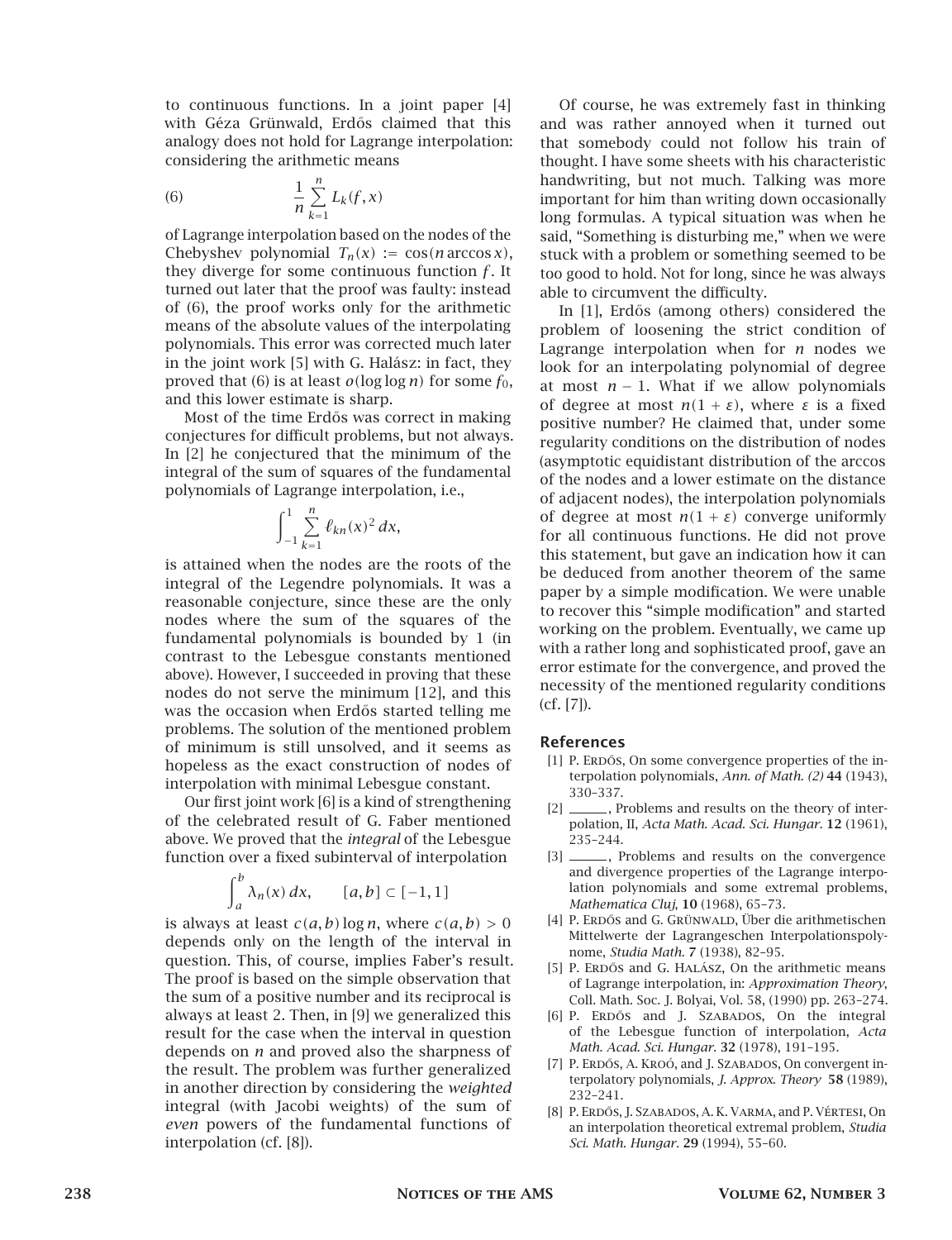- [9] P. ERDŐS, J. SZABADOS, and P. VÉRTESI, On the integral of the Lebesgue function of interpolation. II, *Acta Math. Hungar.* 68 (1995), 1–6.
- [10] P. ERDŐS and P. VÉRTESI, On the almost everywhere divergence of Lagrange interpolatory polynomials, *Acta Math. Acad. Sci. Hungar.* 36 (1980), 71–89, and 38 (1981), 263.
- [11] G. Faber, Über die interpolatorische Darstellung stetiger Funktionen, *Jahresber. der deutschen Math. Verein.* 23 (1914), 190–210.
- [12] J. SzABADOS, On a problem of P. Erdős, Acta *Math. Acad. Sci. Hungar.* 17 (1966), 1155–1157.

# *Gérald Tenenbaum*

#### Paul Erdős and the Divisors

Paul Erdős and I collaborated from March 1977 until his death (he called this a leave) in October 1996. During these nineteen years, most of our mathematical discussions were on the distribution of divisors of integers.

Analytic and probabilistic number theory is mainly concerned with understanding how the multiplicative and the additive structure of integers combine together or ignore each other. The twin primes conjecture and the Goldbach conjecture are enlightening examples: since nothing trivially forbids two primes from having difference two, this should happen with statistical frequency; similarly, if 2*n* is an arbitrary integer, the sequence 2*n* − *p*, where *p* runs through all primes up to *n*, should contain a random quota of primes.

The famous *abc* conjecture of Masser and Oesterlé, dating from the early 1970s, is even more representative of this class of problems: addition should destroy multiplicative structure. Let us discuss this in more detail. The squarefree kernel, say *k(n)*, of an integer *n* is the product of all primes appearing in the canonical decomposition of *n*, ignoring exponents. A normal integer (in other words an integer belonging to a set that will almost surely show up when one picks an integer at random) has a "large" kernel (see [31] for recent progress on this question), whereas small kernels occur only for integers with a very special structure such as perfect powers or integers divisible by a large perfect power. In qualitative form, the *abc* conjecture states that when *a* and *b* are coprime and  $c = a + b$ , the three integers cannot be simultaneously abnormal. A thorough quantitative discussion of this question may be found in [30].

The distribution of divisors is a problem of similar type to those described above: a divisor has a very special multiplicative structure, since its prime factors, and even their exponents, are

restricted in a drastic manner. Thus it is a basic number theoretic challenge to try to understand how the sequence of divisors is distributed by size, that is to say, with respect to additive structure.

Erdős was interested in all aspects of this question: usual behavior of the sequence of divisors of a random, or normal, integer; extremal properties involving divisors, that is, small and large values of arithmetic functions defined in terms of divisors; structure of sequences defined by constraints on the divisors of their elements; stochastic variations of divisor functions; etc.

It is clear that the divisors are made up from the prime factors. So the first step in the problem is to describe the growth of the sequence of prime factors. The step Erdős made was that of a giant. Before anyone else, he understood that basic results in probabilistic number theory, such as the Turán-Kubilius inequality, $^1$  yield a very strong and very surprising fact: in first approximation, the size of the *j*th prime factor of a normal integer *n* does not depend on *n* but only on *j*; more precisely, if we let  $\{p_j(n)\}_{j=1}^{\omega(n)}$  denote the increasing sequence of the distinct prime factors of *n*, then we have

$$
(1) \qquad \log_2 p_j(n) \sim j \qquad (j \to \infty)
$$

for almost all integers *n*. <sup>2</sup> The short proof may be retrieved in Erdős's paper [7]. It will not be reproduced here: we content ourselves with saying that the Turán-Kubilius inequality is the arithmetical analogue of the theorem from probability theory stating that the variance of a sum of independent random variables is the sum of the variances of its terms and that Erdős merely uses a Bienaymé-Chebyshev-type inequality to deduce his result. A much sharper result, actually exhibiting a Gaussian behavior of the prime factors around their means, is obtained in [5]. The reader may consult [18] (Chapter 1) for a detailed proof and [39] (Theorem III.3.10) for a simpler proof of a slightly weaker result.

From the above statement on prime factors, one could guess that the *j*th divisor of a normal integer is somewhat close to  $\exp j^c$  with  $c = 1/\log 2$ . It was one of Erdős's outstanding qualities to devise a question that would precisely test how adequate the model is to the arithmetic nature of things. Since  $c > 1$ , we may deduce from the previous heuristics that the minimal ratio  $E(n)$  between consecutive divisors, say  $d'/d$ , with  $d < d'$ , does not tend to 1 for almost all integers. However, as early as 1948 and probably much before, Erdős

*Gérald Tenenbaum is professor of mathematics at the Uni*versité de Lorraine. His email address is gerald.tenenbaum@ univ-lorraine.fr*.*

<sup>1</sup> *See, e.g., Elliott* [4] *or Tenenbaum* [39]*.*

<sup>2</sup>*Here and in the sequel we denote by* log*<sup>k</sup> the <sup>k</sup>-fold iterated logarithm.*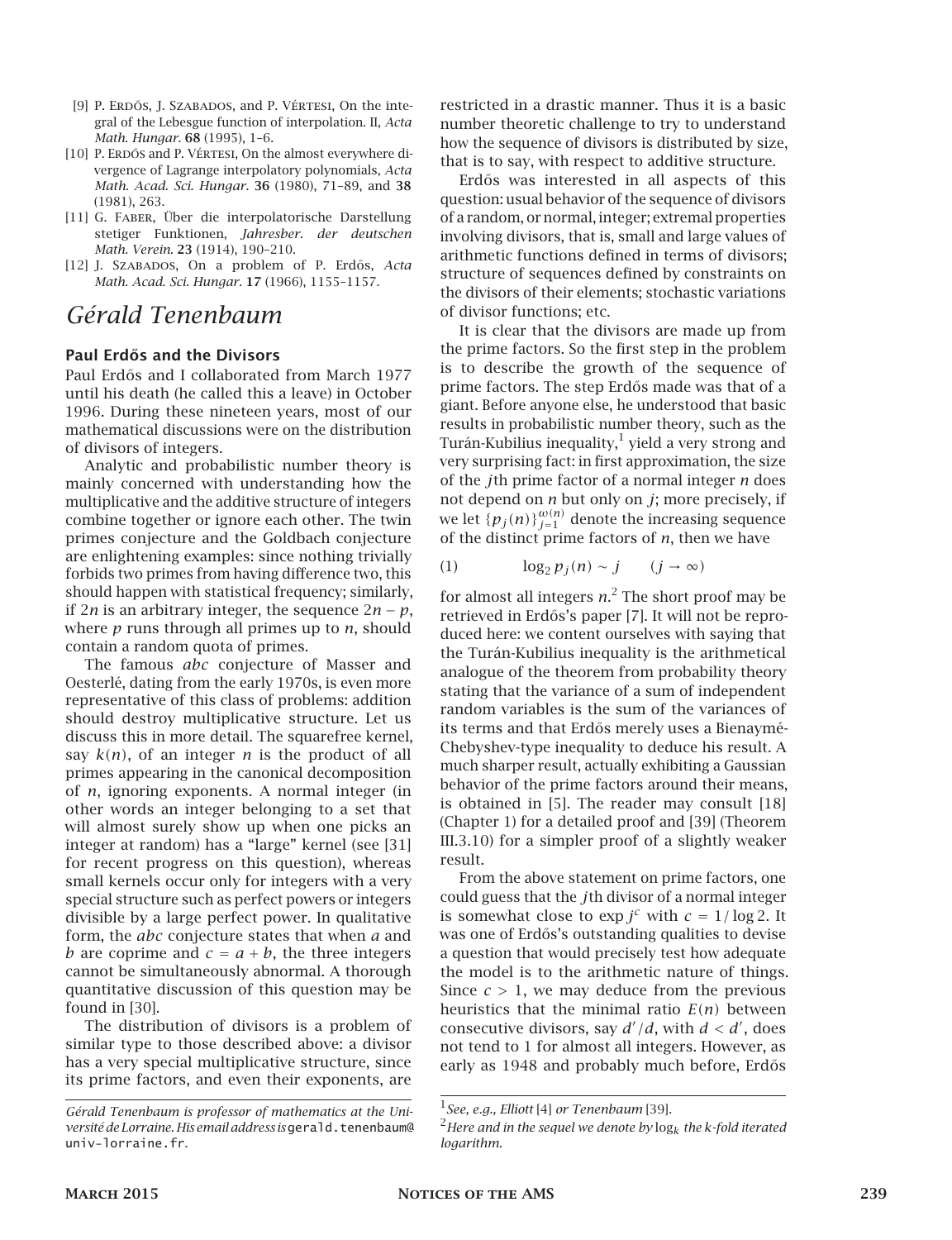To Let me = m log = m = [i (log s)"] FREIE UNIVERSITÄT BERLIN<br>Fachbereich 19 - Mathematik -<br>II. Mathematisches Institut Consider the integen in  $\{z^{m_i}, z^{m_i+j}\}$ ,  $i = i, 2, \ldots$ For which & is it true that almost all integen Dear Tencolaum on have a diving in  $(z^{m_i}, z^{m_{i+1}})$ ? There is an<br>obvious incomplete particle in the set of I preach on number theory here in an hour and olerious incapality for a the num of the denoties<br>of the integrality for a the num of the denoties tomorrow Ifly to Budapert - I am there until Dass of the integen having a divine in (2 min 2 min) must - and go to the U.S. then until Jon 15 mg advon in divinge-but is this enough? "10 Got E Straus Univer of Calif Math Dent Los Angeles I ark this in connection of any old importing:<br>I ark this in connection of any old importing: Glef 900 29). I hope you had a nuc try lack to Ornhum.<br>- Ch at raturday it was nuc + numer in Urrwolfach! for about all Donneation of my old impecting:<br>integers, mychick logical line of the demoity of the integen much have a diviner a rationity. In an me right Turdas method does not reemto work for our problem The director demails of the requester  $x$  it true that  $\epsilon_n \to 0$  for almost all  $\alpha$ ?  $m \cdot a' \cdot a' \cdot (2a+t)^2$ ,  $m \cdot 1 \cdot 2 \ldots$  is  $\pm$  He mult reems drives - I tried unrunemfully to get a direct proof is for clount stowther Id question on is the density of in all m me can map the divine in (in", (m+1)? Non the having a divisor in  $\begin{pmatrix} a_1 & a_2 & b_1 \end{pmatrix}$  the density divisors in  $A^{(2k+1)}$ ,  $(2k+2)$ , but of environmental no<br>auton. I wild not do this cannot are to one way of integer having exactly one divisor in Kind regards to all, as revoir  $\varepsilon_{0}$  1.

Letter from Erdős to Tenenbaum stating a problem on divisor density.

conjectured the exact opposite: for almost all *n*, one should have

(2) 
$$
E(n) := \min_{dd'|n, d
$$

The reason for this is precisely that the distribution of the prime factors fluctuates significantly around the mean and hence the quantities log *d* <sup>0</sup>*/d* should be fairly evenly distributed in the interval *[*− log *n,* log *n]*. Since these quantities are at least  $3^{\omega(n)}$  in number and, by the Turán-Kubilius inequality or indeed from (1), we have  $\omega(n) \sim \log_2 n$ for almost all *n*, we naturally arrive at (2). This conjecture was proved by Erdős-Hall [8] for the lower bound and by Maier-Tenenbaum [24] for the upper bound. A further refinement [29] comes even closer to the heuristics: for almost all *n*, we have

(3) 
$$
E(n) = 1 + \frac{\log n}{3^{\omega(n)}} (\log_2 n)^{\vartheta_n}
$$

where  $-5 \le \theta_n \le 10$ .

One of the most challenging problems remaining on the so-called subject of propinquity of divisors concerns the functions

$$
E_r(n) := \min_{1 \le j \le \tau(n)-r} \log\{d_{j+r}(n)/d_j(n)\} \qquad (r \ge 2),
$$

where  $\{d_j(n)\}_{j=1}^{\tau(n)}$  denotes the increasing sequence of the divisors of *n*. The precise normal behavior remains still unknown for all  $r \ge 2$ . Using techniques similar to that of the proof of Theorem 3 of [12], it can be shown that, on a sequence of natural density 1, we have

$$
E_2(n) > (\log n)^{-\gamma_2 + o(1)}
$$

for some  $\gamma_2$  < log 3 – 1. Moreover, the methods and results of [25] yield, still normally,

$$
E_r(n) \le (\log n)^{-\beta_r + o(1)},
$$

with

$$
\beta_r := \frac{(\log 3 - 1)^m}{(3\log 3 - 1)^{m-1}}, \quad 2^{m-1} < r + 1 \leq 2^m.
$$

Thus, we have

$$
\beta_1 = \log 3 - 1 \approx 0.09861
$$
,  $\beta_2 = \beta_3 \approx 0.00423$ ,  
\n $\beta_r \approx 0.00018$   $(4 \le r \le 7)$ .

Also, it is proved in [25] (Thm. 1.1) that  $E_r(n)$  > *τ(n)*−1*/r*+*o(*1*)* holds for almost all integers, uniformly in  $r \geq 1$ , and thus, on a sequence of density 1,

$$
E_r(n) = 1/(\log n)^{o(1)} \qquad (r = r(n) \to \infty),
$$

a result which might look surprising at first sight.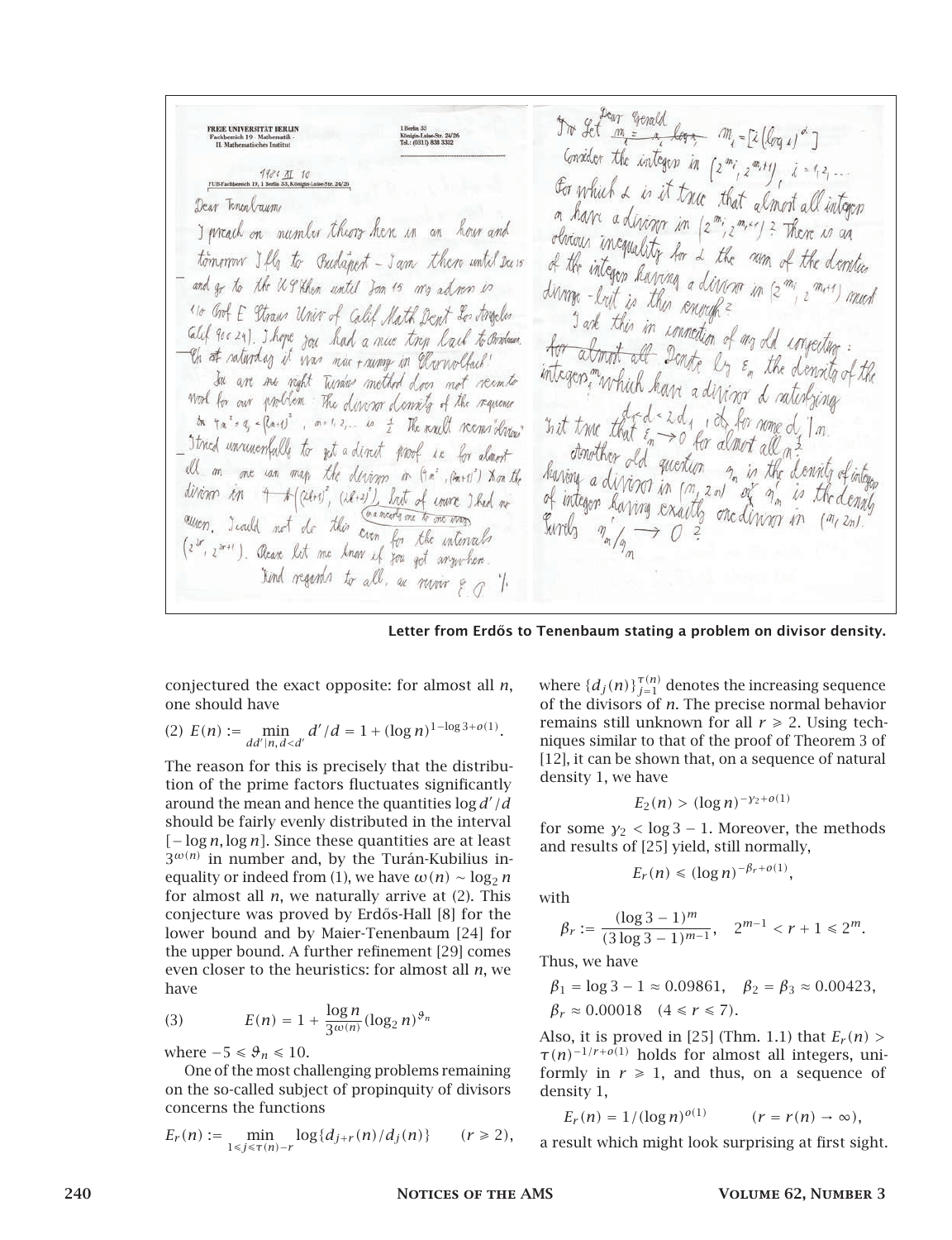Maier and I conjecture the existence of a strictly decreasing sequence  $\{\alpha_r\}_{r=1}^{\infty}$  such that we have

$$
E_r(n) = (\log n)^{-\alpha_r + o(1)}
$$

on a sequence of density 1. It is particularly irritating, for instance, to be unable to find a better normal upper bound for  $E_2(n)$  than for  $E_3(n)$ .

I refer the reader to the recent survey [40] for a further account of Erdős's motivations for the conjecture (2), in particular related to the concept of set of multiples. The link is particularly apparent in Erdős's letter dated November 10, 1980, reproduced herein.

On page 1, Erd˝os mentions *divisor density*. The definition, due to R. R. Hall [15], is as follows. Let *τ(n,*A*)* designate the number of divisors of an integer  $n$  belonging to a sequence  $A$ , and write  $\tau(n) = \tau(n, \mathbb{Z}^+)$ . We say that the integer sequence A has divisor density *z*, and we write  $D A = z$  if we have  $\tau(n, A) = \{z + o(1)\}\tau(n)$  as *n* tends to infinity on a sequence of natural density  $1<sup>3</sup>$ 

Divisor density is a fruitful and surprising notion. For instance, Hall proved in [15] that, for any pair  $(z, w) \in [0, 1]^2$ , there is an integer sequence A with divisor density *z* and logarithmic density  $w^4$ . A criterion for  $D\mathcal{A} = z$  is given in [33].

With the above definition, Erdős's question on page 1 may be stated as follows: define  $A := \bigcup_{m \geq 1} [4m^2, (2m + 1)^2] \cap \mathbb{Z}^+$ ; is it true that  $\mathcal{D} \mathcal{A} = \frac{1}{2}$ ? It needed a lot of work and the appeal to many deep results from analytic number theory, such as estimates of Karatsuba on exponential sums [22], to answer, positively, Erdős's question; see Hall-Tenenbaum [17] and Tenenbaum [38] (Theorem 11). To be slightly more precise, we observe that the sequence  $A$  may alternatively be defined by the condition  $\left\langle \frac{1}{2} \right\rangle$  $\langle \overline{n} \rangle \leq \frac{1}{2}$  where  $\langle x \rangle$ denotes the fractional part of the real number *x*. The two theorems above actually imply that, for any real number *c*, any  $z \in [0, 1]$ , and any nonintegral positive number *α*, the sequence  ${n \geq 1 : \langle cn^\alpha \rangle \leq z}$  has divisor density *z*.

On page 2 of the reproduced letter, Erdős asks a slightly different question: given a sequence  $m_j :=$  $\left[ \int f(\log f) \right]$ , and setting  $\mathcal{A} := \bigcup_{j \geq 1} [2^{m_j}, 2^{m_j+1}]$ , for which *α* do we have  $\tau(n, A) \ge 1$  on a sequence of asymptotic density 1? Here it is clear, and Erdős explicitly notes the fact that the problem is linked

<sup>4</sup>*The logarithmic density of an integer sequence* A *is, when it exists, the value of the limit*

$$
\delta({\mathcal A}):=\lim_{N\to\infty}\frac{1}{\log N}\sum_{n\leq N,\,n\in{\mathcal A}}\frac{1}{n}.
$$

with conjecture (2): it deals with the distribution of divisors in dyadic intervals.

Once again, it took years of struggle to solve the problem: as proved in [37], the answer is positive for all *α*. As it turns out, one needs to take faster growing sequences to see a threshold: if we now define  $m_j = j^{\beta}$ , then Hall-Tenenbaum proved in 1992 [19] that the answer to Erdős's question is affirmative if, and only if,  $\beta \leq 1/(1 - \log 2)$ .

Aside from his interest in the normal behavior of the set of divisors, Erdős was also intrigued by extremal properties. Out of many of his problems, I extract two.

To describe the first, let us put, for  $\alpha > 0$ ,

$$
F_{\alpha}(n) := \sum_{1 \leq j < \tau(n)} \Big( \frac{d_{j+1}(n)}{d_j(n)} - 1 \Big)^{\alpha}.
$$

The conjecture asserted that, for all *α >* 1,

(4) 
$$
\liminf_{n \to \infty} F_{\alpha}(n) < \infty.
$$

Since  $F_1(n) \geq \log n$ , it is clear that the condition *α >* 1 cannot be weakened. This conjecture may be seen as dual to another conjecture of Erdős, related to the sequence  $\{a_j\}_{j=1}^{\varphi(n)}$  of integers in *[*1*, n]* and coprime to *n*. The problem here was to show that, for all  $\gamma > 0$ , we have

$$
\limsup_{n\to\infty}\frac{\varphi(n)^{y-1}}{n^y}\sum_{1\leq j<\varphi(n)}\big(a_{j+1}(n)-a_j(n)\big)^y<\infty.
$$

Improving a result of Hooley [20] disposing of the case *γ <* 2, Montgomery and Vaughan confirmed this conjecture in 1986 [27].

These two problems are specific to Erdős's particular way of thinking. He manufactured innocent-looking questions whose solution actually requires a deep understanding of the structure of integers defined by multiplicative constraints.

Conjecture (4) was solved by Vose in 1984. Since, from Holder's inequality, we have

$$
(\log n)^{\alpha} \leq F_{\alpha}(n)\tau(n)^{\alpha-1},
$$

candidates to bounded values of  $F_\alpha(n)$  must have a large number of divisors.<sup>5</sup> This led Erdős to the further conjecture that  $F_\alpha$  should be bounded by natural sequences with many divisors, such as *n*!, l.c.m.  $\{1, 2, ..., n\}$ , or  $\prod_{p \leq n} p$ . I could establish this in [35] as a consequence of a more general result proved by the saddle-point method.

The second extremal problem was asked by Erdős on numerous occasions and is referred to as Problem 23 in the appendix of Montgomery's book [28]. It states that, for suitable constant *C*, the inequality

$$
\sum_{d|n, t|n, d < t} \frac{1}{t - d} \leq C\tau(n)
$$

 $(5)$ 

<sup>3</sup>*The natural density of an integer sequence is, when it exists, the limit, as*  $N \rightarrow \infty$ *, of the frequency of* A *among the N first integers.*

 $5$ Recall that a normal integer *n* has about  $(\log n)^{\log 2 + o(1)}$ *divisors.*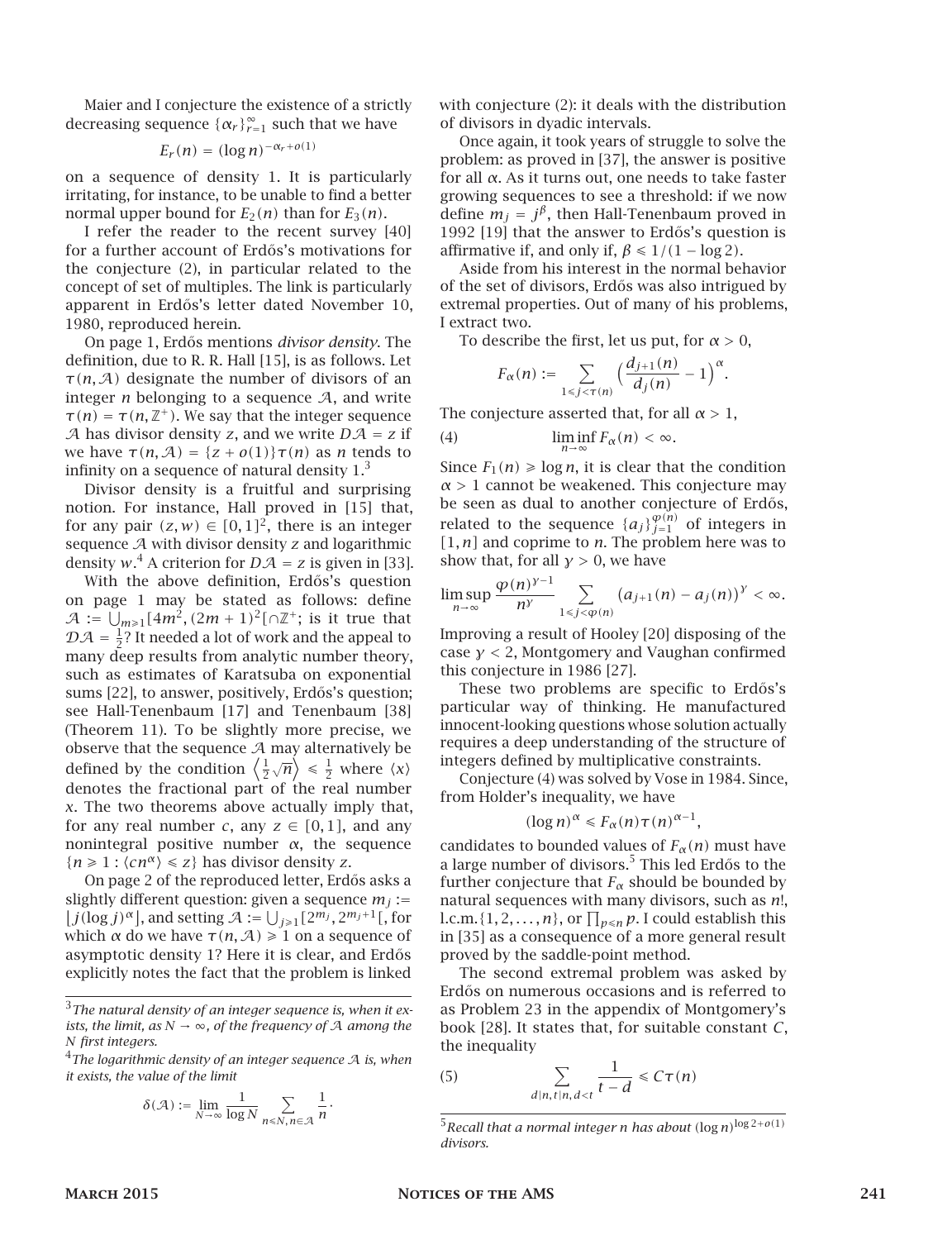should hold for all positive integers *n*. Here again, the aim is to test the lacunarity of the sequence of the divisors of an integer: despite the fact that *d* and *t* in the above sum may get fairly close, we expect that this happens sufficiently rarely so that (5) remains true. Thus we are really facing a sieve problem of a delicate nature. I could establish (5) in a strong form, improved by La Bretèche [1].

Erdős's interest in divisors was so constant and so intense that a whole book would be necessary to describe his problems, attempts at solutions, and original methods on this topic—and the two already written books, [18] and [16], largely dominated by the work of Erdős, would only be a small part of the story. The references of this short survey constitute an incomplete and partial list of articles related to the subject, either by Erdős himself and his collaborators or inspired by his appealing way of thinking of mathematical problems.

#### Acknowledgments

The author takes pleasure in expressing here warm thanks to K. Alladi and R. de la Bretèche for their help during the preparation of this paper.

#### References

- [1] R. DE LA BRETÈCHE, Sur une classe de fonctions arithmétiques liées aux diviseurs d'un entier, *Indag. Math. (N.S.)* 11 (2000), no. 3, 437–452.
- [2] R. de la Bretèche and G. Tenenbaum, Sur les lois locales de la répartition du *k*-ième diviseur d'un entier, *Proc. London Math. Soc. (3)* 84 (2002), 289–323.
- [3] J.-M. De Koninck and G. Tenenbaum, Sur la loi de répartition du *k*-ième facteur premier d'un entier, *Math. Proc. Camb. Phil. Soc.* 133 (2002), 191–204.
- [4] P.D.T. A. ELLIOTT, *Probabilistic Number Theory: Mean Value Theorems*, Grundlehren der Math. Wiss., 239, Springer-Verlag, New York-Berlin-Heidelberg, 1979.
- [5] P. ERDŐS, On the distribution function of additive functions, *Ann. of Math. (2)* 47 (1946), 1–20.
- [6] \_\_\_\_\_\_\_, On some applications of probability to analysis and number theory, *J. London Math. Soc.* 39 (1964), 692–696.
- [7] \_\_\_\_\_\_, Some unconventional problems in number theory, *Astérisque* 61 (1979), 73–82.
- [8] P. ERDŐS and R. R. HALL, The propinquity of divisors, *Bull. London Math. Soc.* 11 (1979), 304–307.
- [9] P. ERDŐS and M. KAC, The Gaussian law of errors in the theory of additive number theoretic functions, *Amer. J. Math.* 62 (1940), 738–742.
- [10] P. ERDŐS and G. TENENBAUM, Sur la structure de la suite des diviseurs d'un entier, *Ann. Inst. Fourier (Grenoble)* 31, no. 1 (1981), 17–37.
- [11] , Sur les diviseurs consécutifs d'un entier, *Bull. Soc. Math. France* 111 (1983), 125–145.
- [12] \_\_\_\_\_\_, Sur les fonctions arithmétiques liées aux diviseurs consécutifs, *J. Number Theory* 31 (1989), 285–311.
- [13] \_\_\_\_\_\_, Ensembles de multiples de suites finies, *Discrete Math.* 200, nos. 1–3 (1999), 181–203.
- [14] K. FORD, The distribution of integers with a divisor in a given interval, *Ann. of Math. (2)* 168, no. 2 (2008), 367–433.
- [15] R. R. HALL, A new definition of the density of an integer sequence, *J. Austral. Math. Soc. Ser. A* 26 (1978), 487– 500.
- [16] , *Sets of Multiples*, Cambridge Tracts in Mathematics, 118, Cambridge University Press, Cambridge, 1996.
- [17] R. R. HALL and G. TENENBAUM, Les ensembles de multiples et la densité divisorielle, *J. Number Theory* 22 (1986), 308–333.
- [18] , *Divisors*, Cambridge Tracts in Mathematics, 90, Cambridge University Press, 1988 (paperback ed., 2008).
- [19] , On Behrend sequences, *Math. Proc. Camb. Phil. Soc.* 112 (1992), 467–482.
- [20] C. Hooley, On the difference of consecutive numbers prime to *n*, *Acta Arith.* 8 (1962/1963), 343–347.
- [21] \_\_\_\_\_\_, A new technique and its applications to the theory of numbers, *Proc. London Math. Soc. (3)* 38 (1979), 115–151.
- [22] A. A. KARATSUBA, Estimates for trigonometric sums by Vinogradov's method and some applications, *Proc. Steklov Inst. Math.* 112 (1971), 251–265.
- [23] H. Maier, On the Mobius function, *Trans. Amer. Math. Soc.* 301, no. 2 (1987), 649–664.
- [24] H. MAIER and G. TENENBAUM, On the set of divisors of an integer, *Invent. Math.* 76 (1984), 121–128.
- [25] \_\_\_\_\_\_, On the normal concentration of divisors, 2, *Math. Proc. Camb. Phil. Soc.* 147, no. 3 (2009), 593–614.
- [26] M. Mendès France and G. Tenenbaum, Systèmes de points, diviseurs, et structure fractale, *Bull. Soc. Math. France* 121 (1993), 197–225.
- [27] H. L. Montgomery and R. C. Vaughan, On the distribution of reduced residues, *Ann. of Math. (2)* 123, no. 2 (1986), 311–333.
- [28] H. L. Montgomery, *Ten Lectures on the Interface between Analytic Number Theory and Harmonic Analysis*, CBMS Regional Conference Series in Mathematics, 84, published for the Conference Board of the Mathematical Sciences, Washington, DC; by the American Mathematical Society, Providence, RI, 1994, xiv+220 pp.
- [29] A. Raouj, A. Stef, and G. Tenenbaum, Mesures quadratiques de la proximité des diviseurs, *Math. Proc. Camb. Phil. Soc.* 150 (2011), 73–96.
- [30] O. ROBERT, C. L. STEWART, and G. TENENBAUM, A refinement of the *abc* conjecture, *Bull. London Math. Soc.* 46 (2014), 1156–1166.
- [31] O. ROBERT and G. TENENBAUM, Sur la répartition du noyau d'un entier, *Indag. Math. (N.S.)* 24, no. 4 (2013), 802–914.
- [32] A. STEF, *L'ensemble exceptionnel dans la conjecture d'Erd˝os concernant la proximite des diviseurs*, Thèse de doctorat de l'Université Nancy 1, UFR STMIA, June 1992.
- [33] G. TENENBAUM, Sur la densité divisorielle d'une suite d'entiers, *J. Number Theory* 15, no. 3 (1982), 331–346.
- [34] , Sur la concentration moyenne des diviseurs, *Comment. Math. Helvetici* 60 (1985), 411–428.
- [35] \_\_\_\_\_\_, Sur un problème extrémal en arithmétique, *Ann. Inst. Fourier (Grenoble)* 37, no. 2 (1987), 1–18; Corrigendum, *ibid.* 50, 1 (2000), 311–312.
- [36] \_\_\_\_\_, Une inégalité de Hilbert pour les diviseurs, *Indag. Math. N.S.*, 2(1) (1991), 105–114.
- [37] \_\_\_\_\_\_, On block Behrend sequences, *Math. Proc. Camb. Phil. Soc.* 120 (1996), 355–367.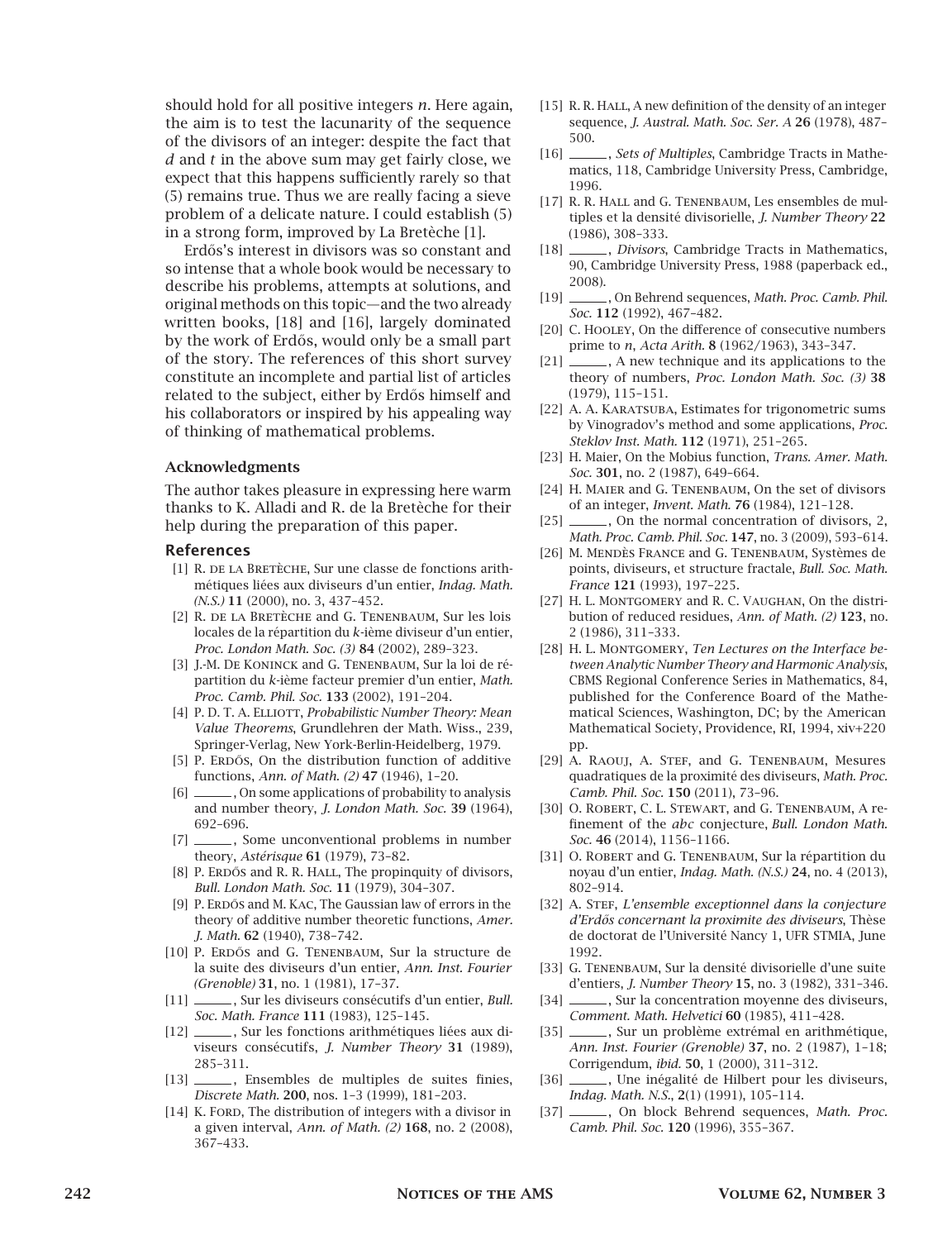#### AN INTERPOLATION PROBLEM ASSOCIATED WITH THE CONTINUUM HYPOTHESIS

#### P. Erdös

In the Ann Arbor Problem Book, Wetzel asked (under the date December, 1962) the following question: Let  $\{f_{\alpha}\}\$ be a family of analytic functions such that for each z the set of values  $f_{\alpha}(z)$  is countable (we shall call this property P<sub>0</sub>). Does it then follow that the family itself is countable?

An unsigned comment points out that if "countable" is replaced with "finite" both in the hypothesis and in the conclusion, then the result follows easily. R. C. Lyndon has remarked that if "analytic" is replaced with "infinitely differentiable," one can easily give  $\epsilon$  functions  $f_{\alpha}$   $(1 \leq \alpha < \Omega_{\epsilon})$  such that, for each z, the set  $\{f_{\alpha}(z)\}\$ contains only two values.

We shall show that the answer to Wetzel's question depends on the continuum hypothesis.

THEOREM. If  $c > \aleph_1$ , then every family  $\{f_{\alpha}\}$  with property  $P_0$  is denumerable. If  $c = \aleph_1$ , some family  $\{f_{\alpha}\}$  with property  $P_0$  has the power  $c$ . (I have been informed that R. D. Dixon proved the first p

#### Figure 1. The first few paragraphs of Erdős's paper [6].

- [38] , Uniform distribution on divisors and Behrend sequences, *L'Enseignement Mathématique* 42 (1996), 153–197.
- [39] , *Introduction à la théorie analytique et probabiliste des nombres*, third ed., coll. Échelles, Berlin, 2008, 592 pp.
- [40] , Some of Erdős's unconventional problems in number theory, thirty-four years later, in: *Erdős Centennial Volume* (L. Lovász I. Z. Ruzsa, V. T. Sós (eds.)), Bolyai Society Mathematical Studies, 25, 2013, pp. 651–681.

# *Stephan Ramon Garcia and Amy L. Shoemaker*

#### Wetzel's Problem, Paul Erdős, and the Continuum Hypothesis: A Mathematical Mystery

We are concerned here with the curious history of *Wetzel's problem*: If {*fα*} is a family of distinct analytic functions (on some fixed domain) such that for each *z* the set of values  ${f_\alpha(z)}$  is countable, is the family itself countable?

In September 1963, Paul Erdős submitted to the *Michigan Mathematical Journal* a stunning solution to Wetzel's problem (Figure 1). He proved that an affirmative answer is equivalent to the negation of the continuum hypothesis. Erdős ends in an understated manner: "Paul Cohen's recent proof of the independence of the continuum hypothesis gives this problem some added interest." Together these results render Wetzel's problem undecidable in ZFC.

Erd˝os had a knack for solving "innocent-looking problems whose solutions shed light on the shape of the mathematical landscape" [7, p. 2]. In this case,

*Partially supported by NSF Grant DMS-1265973.*

the landscape he revealed was one of underground tunnels, surprising links, and glittering mysteries. However, our interest lies not with the solution itself but rather with the story of how Erdős encountered Wetzel's problem in the first place.

Our first exposure to Wetzel's problem was in *Proofs from The Book* by Aigner and Ziegler. "Paul Erdős liked to talk about The Book," they write, "in which God maintains the perfect proofs for mathematical theorems, following the dictum of G. H. Hardy that there is no permanent place for ugly mathematics. Erdős also said that you need not believe in God but, as a mathematician, you should believe in The Book" [1]. Erdős asked Aigner and Ziegler to assemble a moderate approximation of The Book; included in it was Erdős's answer to Wetzel's problem [1, pp. 102–6].

Regarding the origin of the problem, Erdős simply asserted that Wetzel posed the question in the Ann Arbor Problem Book in December 1962. Ziegler suggested several mathematicians who might be the Wetzel in question, eventually putting us in contact with John E. Wetzel (professor emeritus at the University of Illinois Urbana-Champaign), who confirmed that the problem was indeed his.

John Wetzel, born on March 6, 1932, in Hammond, Indiana, earned a B.S. in mathematics and physics from Purdue University in 1954 and went on to study mathematics at Stanford University (see Figure 2). While studying spaces of harmonic functions on Riemann surfaces under Halsey Royden, he posed the following question in his dissertation:

Let *V* be a collection of harmonic functions on a Riemann surface *R* such that for each point *p* of *R* the set  $V_p = \{v(p) : v \in V\}$  is countable. Must *V* then be countable? [9, p. 98]

*Stephan Ramon Garcia is associate professor of mathematics at Pomona College. His email address is* Stephan.Garcia@ pomona.edu*.*

*Amy L. Shoemaker is a graduate of Pomona College. Her email address is* amyshoemaker2@gmail.com*.*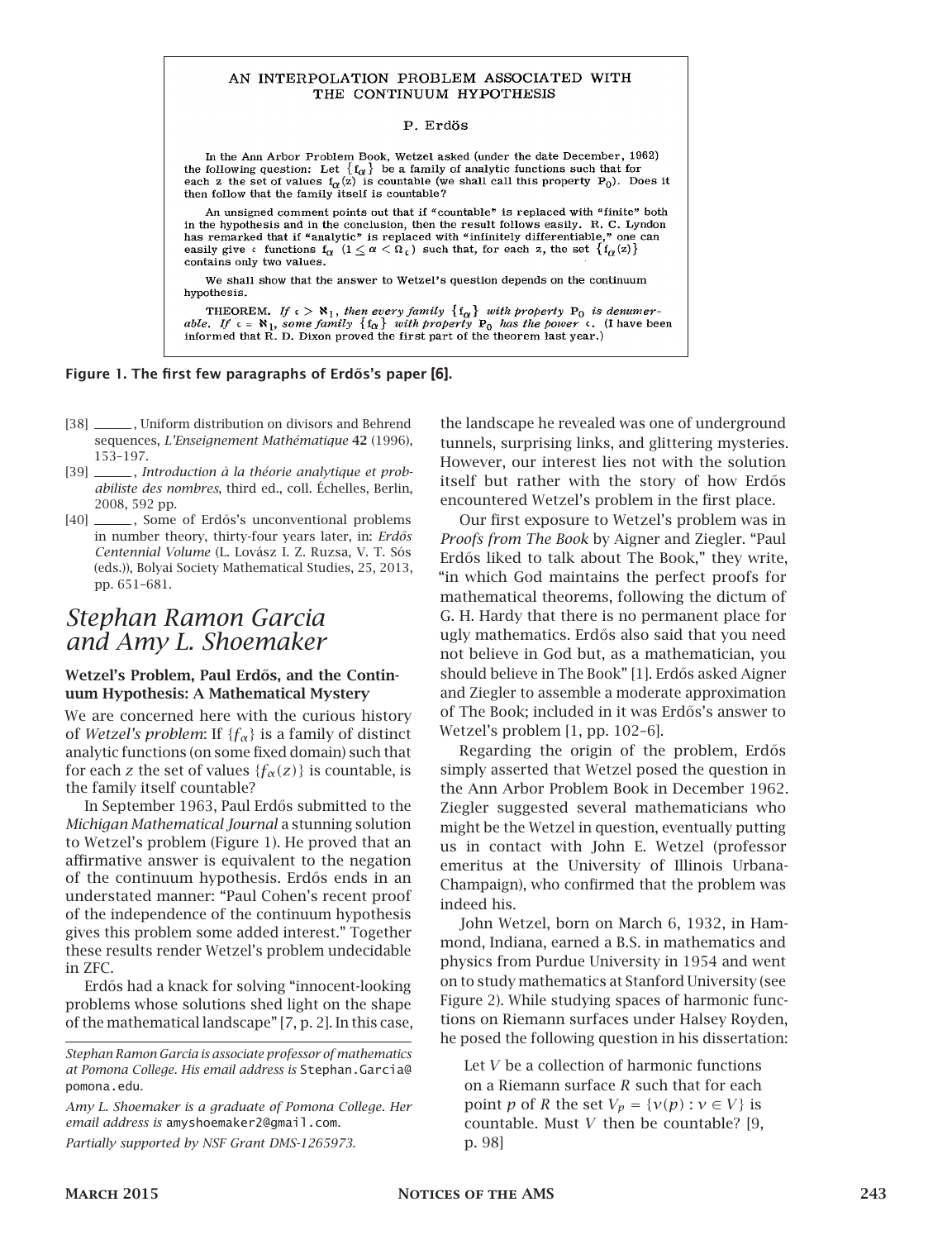

Figure 2. John E. Wetzel shortly after he left Stanford (L) and in recent years (R).

Regarding the origin of the question, Wetzel explained that Royden had asked him to investigate a specific conjecture:

I thought about it for a while and eventually showed that what he conjectured was, in fact, not true. I remember reporting to him, thinking that all I had to do was write my work up in good form and I'd be finished with my dissertation; and I remember clearly Royden's reaction that my result would make up perhaps a third of an acceptable dissertation. The question might have had its genesis in the subsequent confusion. [8]

Wetzel left Stanford in 1961 to become an instructor at UIUC, having not yet finished his dissertation. He married Rebecca Sprunger in September 1962 and completed the writing of his dissertation in 1963. During this time, Paul Erdős visited the University of Illinois with his mother, who often accompanied him as he traveled from campus to campus [7, p. 7].

During one of his casual contacts with Erdős, Wetzel recounts,

I mentioned the question to him, rather timidly, if memory serves. He thought about it briefly and said it was interesting—and that was the extent of my mathematical contact with him. I don't think he ever told me that he had settled the matter, but every time he visited the campus in the next few years he always asked me if I had any new interesting questions. [8]

Upon learning (probably not before 1966, Wetzel said) about Erdős's proof, Wetzel wrote to Royden that "Erd˝os has showed that the answer to a question I asked in my dissertation is closely tied to the continuum hypothesis! So once again a natural analysis question has grown horns" [8].

 $11$  $(Wet_{1e})$ Let I be a family of functions of<br>holomorphic in the unit disc, such that In the family of countable? Dixom has a short proof that the centinum hypethosis is true of these exists on operations that the continuum hypethy<br>If these exists on processive through the continuum people that if the continuum and the flow.<br>2012 Casside to continuum people defined and their each family is countable. If c = 84 auch a family can have power a (Edo) Courtesy of Margaret Lewis. Courtesy of Margaret Lewis. The following unoblem vemains: traine that for  $\{f(z)\}\neq\{f\}$  has now  $c < c$ . In the family I of power < a ? If a= 8, this is false. What happensil a > og ?

Figure 3. Page 11 of the Boneyard Book.

The Ann Arbor Problem Book that Erdős mentions seemed most likely to be the Math Club book, which has its own fiery history. In the words of Peter Duren (professor emeritus at the University of Michigan):

When I came to Ann Arbor in 1962, I learned of a local tradition called "Math Club," an informal gathering of faculty and graduate students which met in the evening every month. A speaker was announced in advance, but the main attraction (in my view) was the series of 3-minute talks, unannounced and often spontaneous, that preceded the announced lecture. There people would tell their colleagues about neat mathematics they had come across, or raise questions, whatever they thought would be of interest. Afterwards each speaker was invited to write a short summary of his presentation in a book maintained for that purpose. The Secretary of the Math Club acted as guardian of the book, and both locals and visitors were invited to look through it. Unfortunately, the book was lost during the Christmas break of 1962–63, on the streets of Chicago. The man then serving as Secretary of the Math Club had carried the book (or books) with him when he drove to Chicago and had left it in his car overnight. Someone broke into the car and set it on fire, and the Math Club book was lost (among other items, including the car). The Math Club continued to meet, with a new book, but attendance gradually declined and the meetings were discontinued around 1990, as I recall. What Paul Erd˝os called the Ann Arbor Problem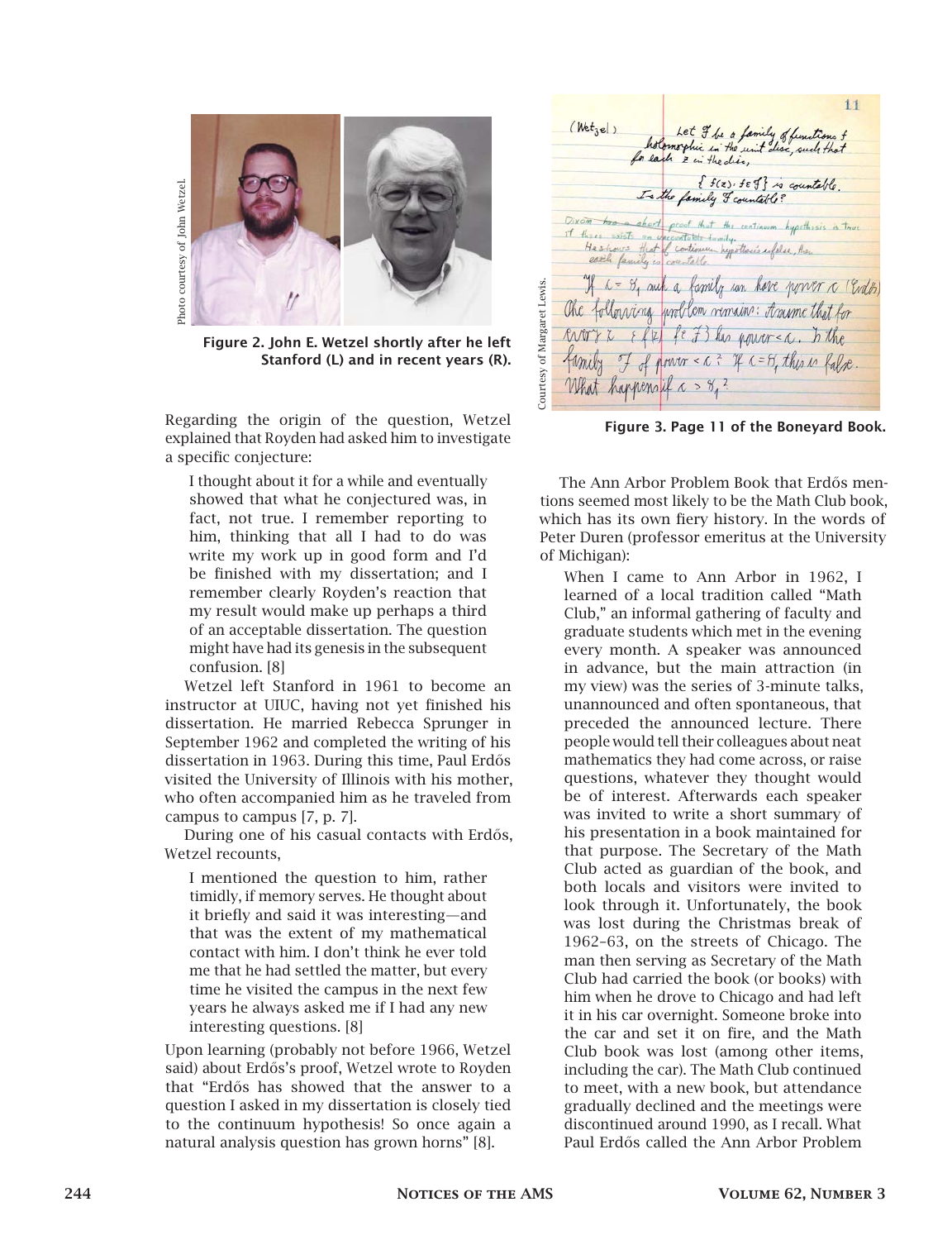Book must have been the Math Club book. But his reference can't be checked, since the original entries for December 1962 no longer exist. [5]

However, Wetzel declared, "I have never visited the University of Michigan; I've never even been to Ann Arbor" [8]. This initially led us to conclude that Erd˝os erred in his citation. Given his unique manner of doing mathematics and his myriad colleagues, such a slipup is understandable. Duren wrote:

I vividly recall him asking people (including me) at math conferences, "Where are you located?", which was the polite way of asking, "Who are you? I know I've met you somewhere." This was only natural, since he traveled so much and met so many mathematicians. It's easy to imagine that he didn't remember correctly where he had seen the problem. [5]

After much investigation, we are now able to trace the sequence of events from the original question sparked by Wetzel's dissertation to the problem treated by Erdős in his paper.

Within the UIUC mathematics library is a volume of particular importance for us. Wetzel explained:

The library maintains a bound volume of blank pages called the Boneyard Book, in which faculty and visiting faculty are encouraged to write problems, including whatever supporting information or commentary they care to include, and faculty looking for interesting problems can browse in it for inspiration.[8]

Senior Library Specialist Margaret Lewis recovered the relevant page of the Boneyard Book (see Figure 3), despite the fact that the volume had been collecting dust in the UIUC archives for decades. Duren recounted that, during the early 1960s, Erdős traveled frequently between the University of Michigan and the University of Illinois Urbana-Champaign, so conflating the two schools' problem books would have been a natural mistake.

However, the Boneyard Book led to many more questions. There are clearly four scribes who contributed to the page, so our next task was to identify the mathematicians involved. While the final entry of the page certainly boasts Erdős's distinctive penmanship, the remaining three entries required further scrutiny.

Wetzel explained that the first entry, though attributed to him, was not written by him: "I haven't a clue who wrote the problem in our Boneyard Book and wrote my name next to it. I thought for a few moments that it might have been Ranga Rao, with whom I shared an office during my (and his) first year at Illinois, 1961–62. But his handwriting

was recognizably 'Indian English penmanship,' and I think him unlikely" [8]. We therefore decided to investigate the second and third entries before tackling the first.

Jane Bergman, secretary of the chair of the UIUC math department, suggested that the Dixon mentioned in the Boneyard Book and Erdős's article (Figure 1) was Robert ("Bob") Dan Dixon:

I was able to find out that Mr. Robert Dan Dixon received his PhD from Ohio State University in 1962 in the same year he was hired here as an instructor in Mathematics. In 1964 he was recommended for promotion to assistant professor, but there is no result in his file of that recommendation. I would guess that he moved on at that point, but there is nothing in his file to support my guess. He was born in 1936. I hope you find this helpful. [8]

A colleague of Wetzel's, George Robert ("Bob") Blakley, had more information about Dixon. Bob Blakley and Bob Dixon both arrived at UIUC in September 1962 as new PhD's and both left in 1964. Blakley, in personal correspondence with the authors and Wetzel, wrote:

Bob [Dixon] went to the nascent Wright State University in the Dayton area as a founding father. First he founded the math department and headed it. Then he founded the computer science department and headed it…Late in the last century he retired from WSU, covered with glory…He still manages to fleece me regularly and disreputably in the most varied sorts of bets. But I think he has given up one hundred mile bike rides. [2]

Blakley provided us with three possible ways to contact the elusive Dixon: two email addresses which may or may not have been current, along with his home address. Wetzel sent a letter out to all three addresses, and luckily one route was successful. Dixon responded:

I was there [UIUC] from the fall of 1962 until the spring of 1964. I remember Erdős visiting and may even have had some time with him but I don't remember discussing this problem. The handwriting in the book is puzzling. The entry describing your problem is not familiar to me. The first entry that mentioned me could be by Bob [Blakley] as he generally printed. The second entry refers to me in third person but I could have written it…Although I can't remember any details there is a bit of familiarity. I worked in complex analysis at the time and I had a very interesting course in graduate school that covered the relevant set theory.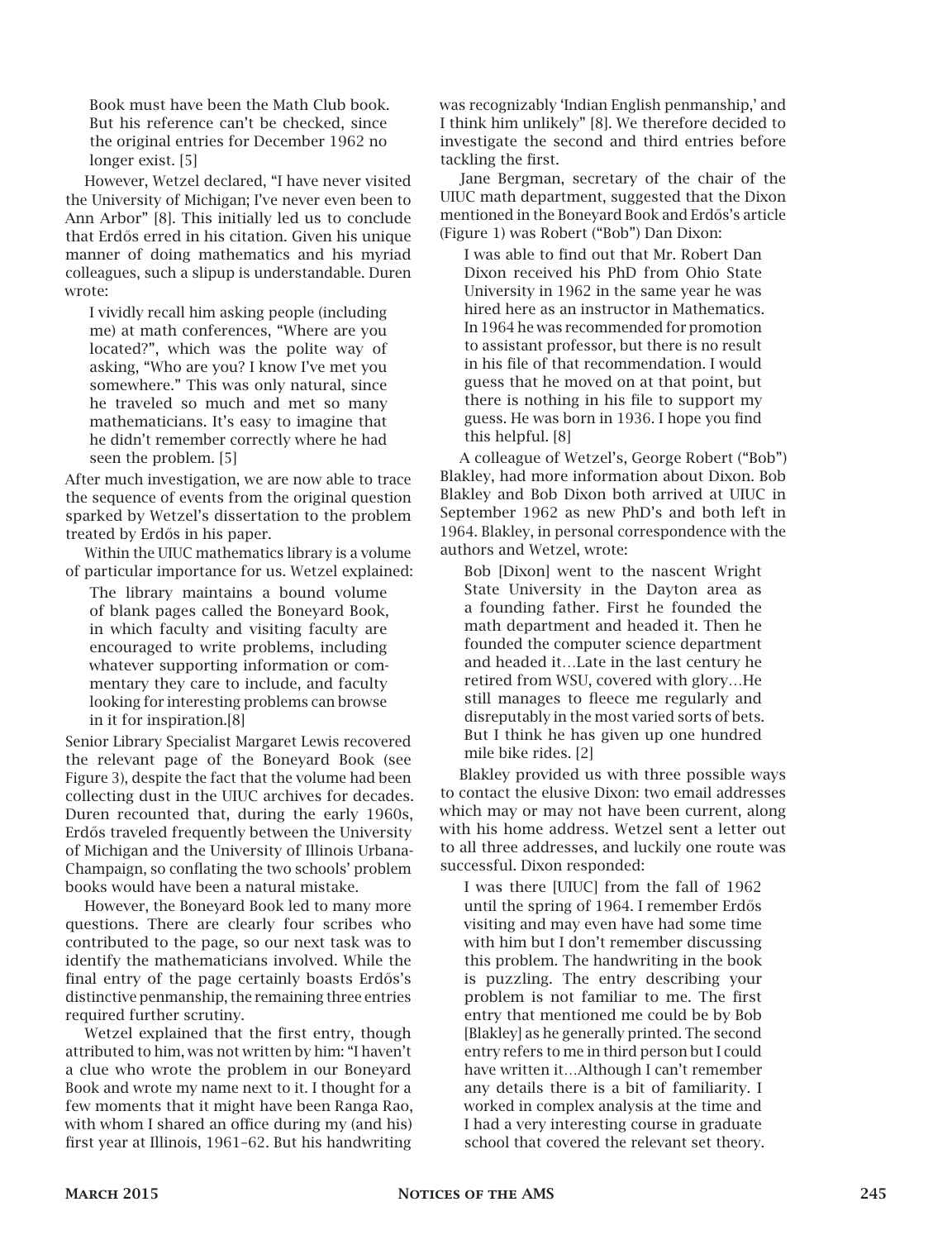Lots of problems were thrown around in that group of young faculty. [4]

Dixon elaborated on "that group of young faculty" known as the SixtyTwo Illini Hall Group. In 1962 UIUC hired twenty new mathematics faculty to add to their faculty of one hundred; Illini Hall was located across from the mathematics building. According to Dixon:

There was not a sense of privacy about the problems we were investigating. My own work was very specialized and detailed so I had no problems to share. Many others, like Jack Wetzel, did have problems that they proposed, or pointed us to, that they were curious about or needed to solve to get on to the problem they really wanted to work on. We fell then into three overlapping groups: proposers, solvers, and brokers. I was in the solvers group but not particularly successful, Jack may have been in all three. Bob Blakley was in all three but was effective as a broker…There were many others who participated in this interchange but my memory of names is bad. That said it was an experience that had more to do with my career than my own doctoral research. I suspect that was true of several of the other SixtyTwo Illini Hall Group. [4]

Upon receiving a copy of the Boneyard Book page, Blakley confirmed that he authored the entry in the Boneyard Book that reads, "Dixon has a short proof that the continuum hypothesis is true if there exists an uncountable family." Blakley also remarked that he feels "rather strongly…that Dixon is the third scribe." Given Erdős's parenthetical remark in his paper that "I have been informed that R. D. Dixon proved the first part of the theorem last year" [6], it is likely that Robert Dan Dixon was indeed the scribe of the third entry. Since Dixon expressed that he never spoke to Erdős about this problem during their overlapping time at UIUC, the information Erdős claimed was relayed to him almost certainly came from the Boneyard Book.

After immersion in the memories and details surrounding the problem, Wetzel recalled:

I just remembered that I had given a faculty seminar and a departmental colloquium on the substance of my dissertation shortly after arriving at Illinois (even though the dissertation was not yet completely written), and that widened significantly the list of people who might have written the first entry in the Boneyard Book. [8]

A chance meeting between the first author and John P. D'Angelo (a professor at UIUC) finally revealed the most likely candidate for the first scribe. D'Angelo was convinced that the handwriting was that of Lee A. Rubel:

Rubel, who died in 1995, often contributed to the Boneyard Book. Furthermore, his many interests included the interplay between logic and function theory…Rubel would have been quite interested in this problem, and the handwriting is remarkably similar to that of notes he wrote to me around 1979–80. [3]

Of the possible candidates, Wetzel remarks: Lee certainly strikes me as the more likely…I truly don't doubt that Rubel was the author, but I confess that I still find it a little surprising that he never mentioned it to me—admitting always the possibility that he did and I have forgotten. [8]

The final piece of evidence was a sample of Rubel's handwriting, obtained by D'Angelo from the UIUC archives, which appears to validate this conclusion. In fact, D'Angelo tells us, Rubel was the creator of the Boneyard Book.

Let us now return to Erdős's paper [6]. It was easy to jump to the conclusion that Erdős had erred in his citation, since the problem appears in the Boneyard Book at the University of Illinois, and Erd˝os saw it written there. However, there is another scenario that seems to fit the facts more closely. In the first few lines of his paper (see Figure 1), Erdős cites the "Ann Arbor Problem Book" as the source of Wetzel's problem and mentions "an unsigned comment" and a remark by Roger Lyndon (then a professor at Michigan). Neither of those comments appears on the relevant page of the Boneyard Book (Figure 3).

The only explanation is that someone had transported the problem to Michigan and had recorded it either in the Math Club book or in a separate book of open problems. Peter Duren conjectures that the problem was transferred by Lee Rubel himself, who was making frequent trips to Ann Arbor in those days to work with Allen Shields [5]. Erdős first saw the problem written there and came up with the beautiful result presented in [6]. If Erdős saw the problem in December 1962, it could well have been in the Math Club book which perished in Chicago. However, Duren reports having examined the Math Club book for 1962–91, which now resides in the Bentley Historical Library at UM. There he found a record that Paul Erdős gave a lecture (entitled "Some Unsolved Problems") at the Math Club on September 10, 1963, just a week before his paper [6] was received by the *Michigan Mathematical Journal* (on September 18). Thus it seems far more likely that Erdős saw the problem in Ann Arbor during his short visit of 1963, in which case the